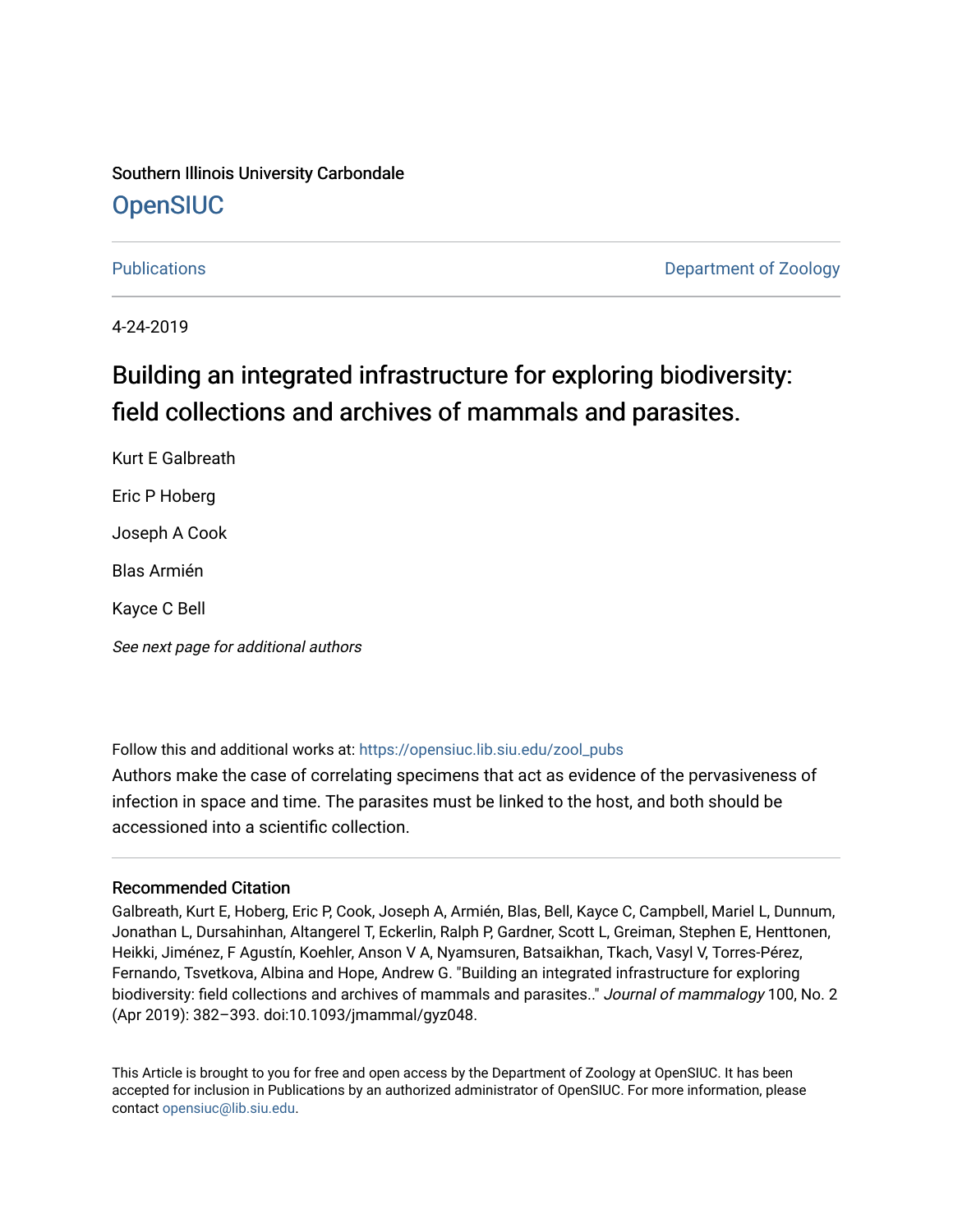### Authors

Kurt E Galbreath, Eric P Hoberg, Joseph A Cook, Blas Armién, Kayce C Bell, Mariel L Campbell, Jonathan L Dunnum, Altangerel T Dursahinhan, Ralph P Eckerlin, Scott L Gardner, Stephen E Greiman, Heikki Henttonen, F Agustín Jiménez, Anson V A Koehler, Batsaikhan Nyamsuren, Vasyl V Tkach, Fernando Torres-Pérez, Albina Tsvetkova, and Andrew G Hope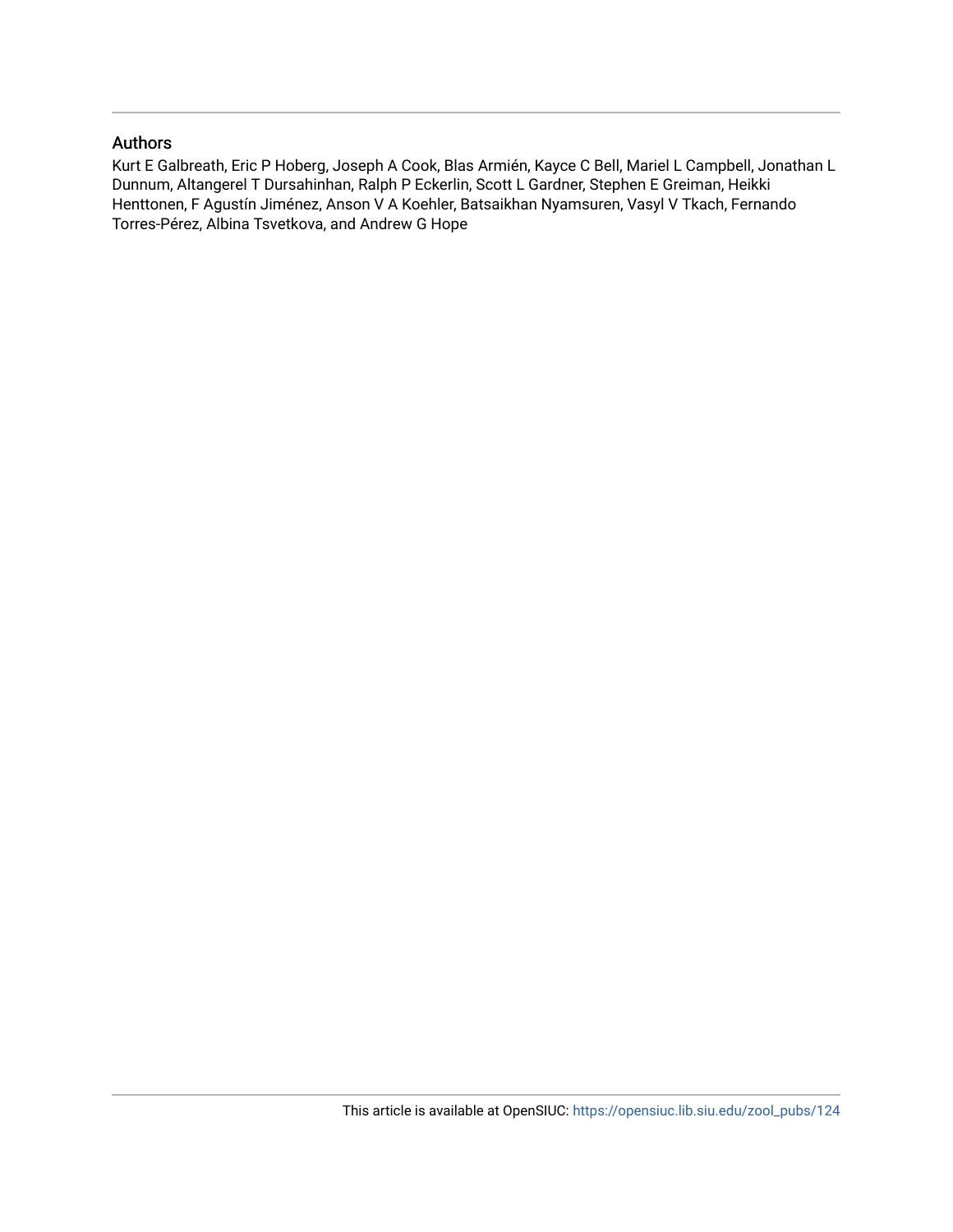



# **Building an integrated infrastructure for exploring biodiversity: field collections and archives of mammals and parasites**

Kurt E. Galbreath[,\\*](#page-2-0) Eric P. Hoberg, Joseph A. Cook, Blas Armién, Kayce C. Bell, Mariel L. Campbell, Jonathan L. Dunnum, Altangerel T. Dursahinhan, Ralph P. Eckerlin, Scott L. Gardner, Stephen E. Greiman, Heikki Henttonen, F. Agustín Jiménez, Anson V. A. Koehler, Batsaikhan Nyamsuren, Vasyl V. Tkach, Fernando Torres-Pérez, Albina Tsvetkova, and Andrew G. Hope

*Department of Biology, Northern Michigan University, 1401 Presque Isle Avenue, Marquette, MI 49855, USA (KEG) Biology Department and Museum of Southwestern Biology, University of New Mexico, CERIA Building, MSC03 2020, Albuquerque, NM 87131, USA (EPH, JAC, MLC, JLD)*

*Instituto Conmemorativo Gorgas de Estudios de la Salud, No 0816-02593, Panama City, Panama (BA) National Museum of Natural History, Smithsonian Institution, Washington, DC 20560, USA (KCB) Mathematics, Science and Engineering Division, Northern Virginia Community College, Annandale, VA 22003, USA (RPE) Harold W. Manter Laboratory of Parasitology, Division of Parasitology, University of Nebraska State Museum, W 529 Nebraska Hall University of Nebraska–Lincoln, Lincoln, NE 68588-0514, USA (ATD, SLG) Biology Department, Georgia Southern University, Statesboro, GA 30458, USA (SEG) Natural Resources Institute Finland, 00790 Helsinki, Finland (HH) Department of Zoology, Southern Illinois University, Carbondale, IL 62901-6501, USA (FAJ) Department of Veterinary Biosciences, The University of Melbourne, Cnr Flemington Road and Park Drive, Parkville, Victoria 3010, Australia (AVAK) Department of Biology, National University of Mongolia, Ulaan Baatar 14200, Mongolia (BN) Biology Department, University of North Dakota, Grand Forks, ND 58202, USA (VVT) Instituto de Biología, Pontificia Universidad Católica de Valparaíso, Valparaíso 2373223, Chile (FT-P)*

*Institute of Ecology and Evolution A.N. Severtsov RAS, Saratov Branch, Saratov 410028, Russia (AT)*

*Division of Biology, Kansas State University, Manhattan, KS 66506, USA (AGH)*

<span id="page-2-0"></span>*\* Correspondent: [kgalbrea@nmu.edu](mailto:kgalbrea@nmu.edu?subject=)*

Museum specimens play an increasingly important role in predicting the outcomes and revealing the consequences of anthropogenically driven disruption of the biosphere. As ecological communities respond to ongoing environmental change, host–parasite interactions are also altered. This shifting landscape of host–parasite associations creates opportunities for colonization of different hosts and emergence of new pathogens, with implications for wildlife conservation and management, public health, and other societal concerns. Integrated archives that document and preserve mammal specimens along with their communities of associated parasites and ancillary data provide a powerful resource for investigating, anticipating, and mitigating the epidemiological, ecological, and evolutionary impacts of environmental perturbation. Mammalogists who collect and archive mammal specimens have a unique opportunity to expand the scope and impact of their field work by collecting the parasites that are associated with their study organisms. We encourage mammalogists to embrace an integrated and holistic sampling paradigm and advocate for this to become standard practice for museum-based collecting. To this end, we provide a detailed, field-tested protocol to give mammalogists the tools to collect and preserve host and parasite materials that are of high quality and suitable for a range of potential downstream analyses (e.g., genetic, morphological). Finally, we also encourage increased global cooperation across taxonomic disciplines to build an integrated series of baselines and snapshots of the changing biosphere.

Los especímenes de museo desempeñan un papel cada vez más importante tanto en la descripción de los resultados de la alteración antropogénica de la biosfera como en la predicción de sus consecuencias. Dado

<sup>©</sup> The Author(s) 2019. Published by Oxford University Press on behalf of American Society of Mammalogists.

This is an Open Access article distributed under the terms of the Creative Commons Attribution Non-Commercial License (http://creativecommons.org/licenses/by-nc/4.0/), which permits non-commercial re-use, distribution, and reproduction in any medium, provided the original work is properly cited. For commercial re-use, please contact journals.permissions@oup.com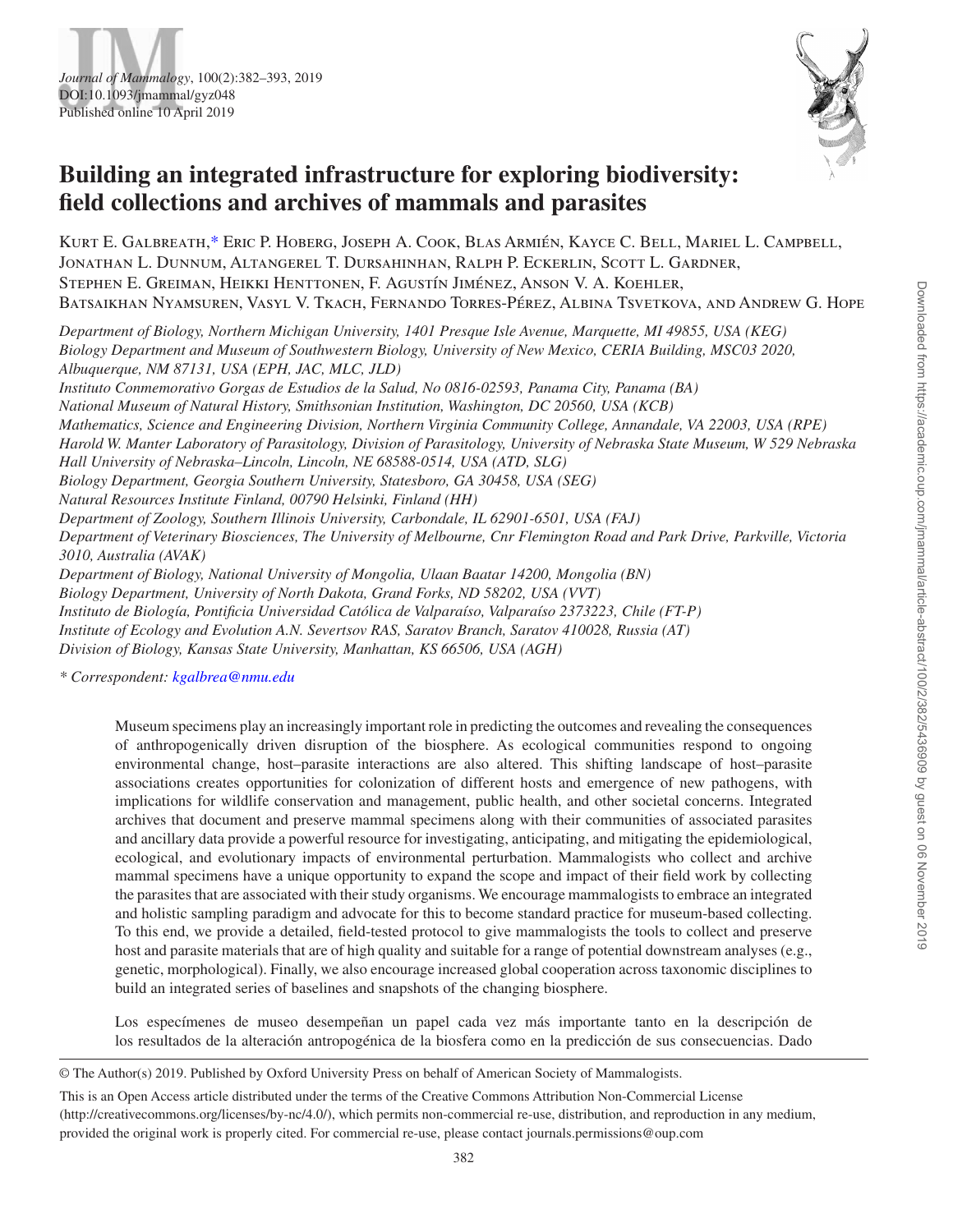que las comunidades ecológicas responden al cambio ambiental, también se alteran las interacciones hospedadorparásito. Este panorama cambiante de asociaciones hospedador-parásito crea oportunidades para la colonización de diferentes hospedadores y para la aparición de nuevos patógenos, con implicancias en la conservación y manejo de la vida silvestre, la salud pública y otras preocupaciones de importancia para la sociedad. Archivos integrados que documentan y preservan especímenes de mamíferos junto con sus comunidades de parásitos y datos asociados, proporcionan un fuerte recurso para investigar, anticipar y mitigar los impactos epidemiológicos, ecológicos y evolutivos de las perturbaciones ambientales. Los mastozoólogos que recolectan y archivan muestras de mamíferos, tienen una oportunidad única de ampliar el alcance e impacto de su trabajo de campo mediante la recolección de los parásitos que están asociados con los organismos que estudian. Alentamos a los mastozoólogos a adoptar un paradigma de muestreo integrado y holístico y abogamos para que esto se convierta en una práctica estándarizada de la obtención de muestras para museos. Con este objetivo, proporcionamos un protocolo detallado y probado en el campo para brindar a los mastozoólogos las herramientas para recolectar y preservar materiales de parásitos y hospedadores de alta calidad y adecuados para una gran variedad de análisis subsecuentes (e.g., genéticos, morfológicos, etc.). Finalmente, también abogamos por una mayor cooperación global entre las diversas disciplinas taxonómicas para construir una serie integrada de líneas de base y registros actuales de nuestra cambiante biosfera.

Key words: emerging infectious disease, field methods, integrated collections, necropsy, parasitology, specimens

Investigations of mammals play a vital role in revealing patterns of global diversity, and in recognizing and documenting the accelerating effects of climatological and environmental perturbation across landscapes and ecosystems (e.g., [Parmesan and Yohe 2003](#page-12-0); [Lawler et al. 2009\)](#page-12-1). Direct effects of anthropogenically driven climate change on faunal structure and sustainability are increasingly observed, with disruptive outcomes anticipated for ecological and evolutionary processes [\(Harvell et al. 2002;](#page-11-0) [Barnosky et al. 2012](#page-10-0); [Pecl](#page-12-2) [et al. 2017\)](#page-12-2). Specimen-based surveys remain necessary to define the historical foundations of diversity in terms of both pattern and process, and to set the stage for understanding the consequences of environmental change on ecological time scales. Specimen archives are and will be essential for efforts to anticipate, predict, and mitigate the impacts of biodiversity loss through the Anthropocene, now regarded as the sixth major extinction event ([Wake and Vredenburg 2008](#page-13-0); Barnosky et al. 2012; Capinha et al. 2015; Ceballos et al. [2017;](#page-10-2) [Steffen et al. 2018\)](#page-12-3). Pervasive landscape disturbance, ecosystem disruption, species extinctions, and emergence of infectious diseases are interrelated crises linked to expanding human population, habitat loss, and our widening footprint across the planet ([Daszak et al. 2000;](#page-10-3) [Brooks and Hoberg](#page-10-4)  [2013;](#page-10-4) [Holmes 2013;](#page-11-1) [Brooks et al. 2014,](#page-10-5) [2019](#page-10-6)). However, efforts to respond to these crises are hindered by incomplete information regarding the distribution of diversity across all phylogenetic scales, as well as the scope of ecological interactions that link faunas, ecosystems, and communities through space and time.

A deep tradition of specimen-based fieldwork underlies much of what we know regarding mammalian diversity, ecology, and evolution. In mammalogy, museum collections have been critical to biodiversity discovery and documentation. Specimen preparation, once focused predominately on preservation of mammal skins and skeletons and associated data (date, locality, standard measurements), has been transformed in recent decades by the availability of new technologies (e.g., DNA sequencing, metagenomics, stable isotope analysis) that offer access to powerful approaches to address research questions that previously were intractable. Those technologies are breathing new life into old museum specimens (e.g., [Bi et al.](#page-10-7)  [2013\)](#page-10-7), creating opportunities for discovery that are only possible because of the dedication of early scientific collectors who carefully archived specimens generations ago against the day when they might be useful to a future scientist ([Grinnell](#page-11-2) [1910;](#page-11-2) [Dunnum et al. 2017;](#page-10-8) [Tiee et al. 2018\)](#page-12-4).

We have argued elsewhere for continued development of specimen-based archives to explore mammalian diversity and ecology [\(McLean et al. 2016](#page-12-5); [Hope et al. 2018](#page-11-3); [Malaney and](#page-12-6)  [Cook 2018](#page-12-6); [Schindel and Cook 2018;](#page-12-7) [Cook and Light 2019](#page-10-9)). Here, we broaden that discussion for mammalogy by emphasizing that parasites of mammals continue to be an undervalued and poorly documented component of diversity that should be directly integrated into the process of field collection and preparation of mammals worldwide. Understanding the distribution and diversity of parasites in mammals is critical, as parasites can have a profound influence on mammalian ecology [\(Lafferty et al. 2008\)](#page-12-8), and interactions among mammals, parasites, and changing environments define the context for emerging infectious diseases that affect humans and animals around the world ([Daszak et al. 2000;](#page-10-3) [Cleaveland](#page-10-10)  et al. 2001). Our goals are 1) to increase awareness among mammalogists of the necessity for building capacity to improve understanding of biodiversity structure and function through integrated host–parasite collections, and 2) to provide mammalogists with a practical, field-tested set of protocols for parasite sampling that can be efficiently incorporated into museum-based mammal surveys.

*The case for integrated sampling.—*Parasites of mammals offer a rich data source that traditionally has been largely neglected by field mammalogists. Because a single mammal represents an entire ecosystem of interacting symbionts, parasites can yield insights into key processes that shape biodiversity, biogeography, and ecology, and that transcend spatial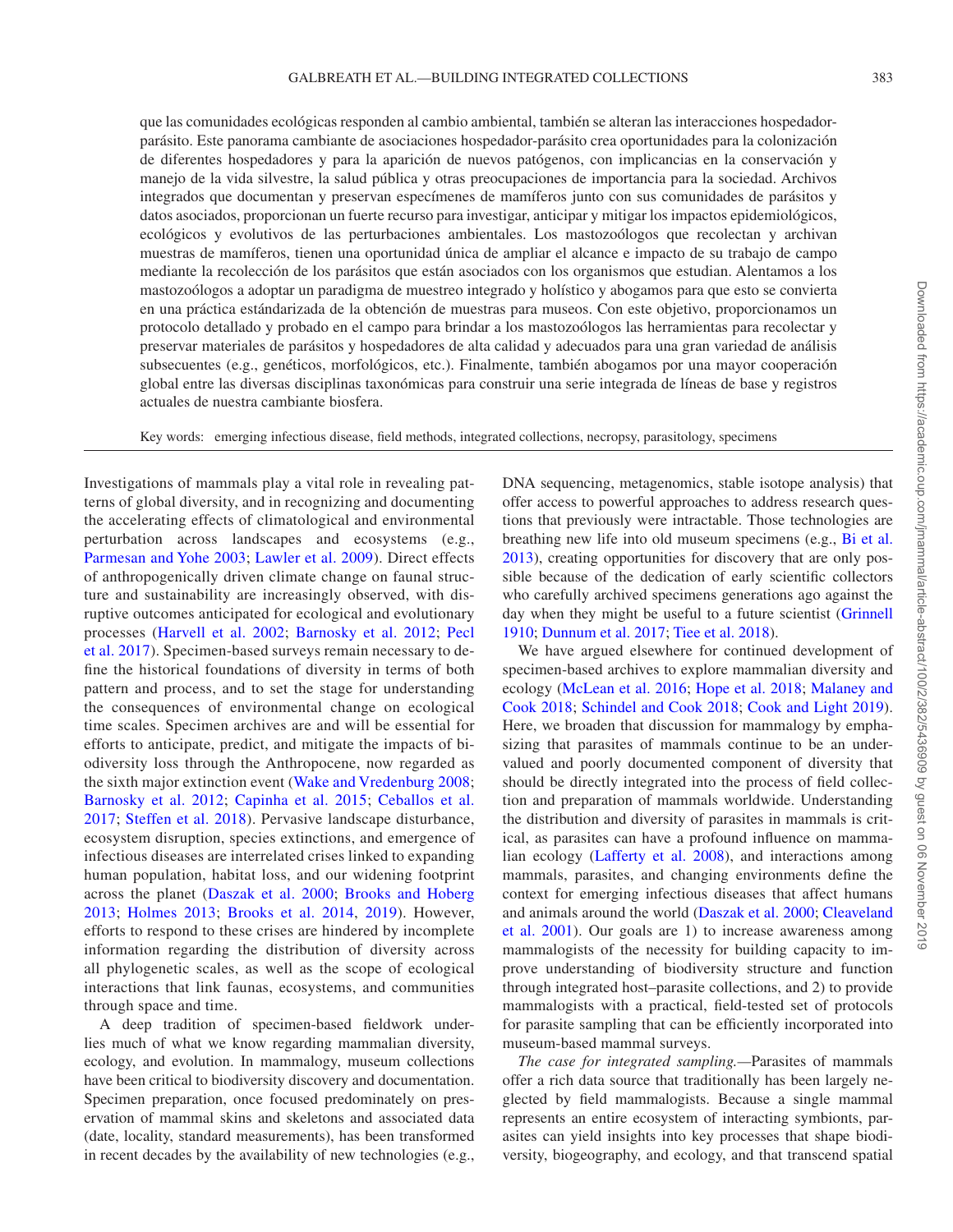and temporal scales ([Manter 1966;](#page-12-9) [Hoberg 1997](#page-11-4); [Criscione](#page-10-11) [et al. 2005\)](#page-10-11). Parasites that rely on multiple hosts to complete their life cycle provide windows into interspecific interactions and the dynamics of complex ecosystems. They also can play important roles in regulating host populations and maintaining diverse and productive ecosystems ([Dobson et al. 2008](#page-10-12)). Concurrent knowledge of mammals and their parasites facilitates understanding of the drivers of host range, host colonization, and pathogen emergence. A comprehensive understanding of parasite diversity, host associations, and geography will play an important role in addressing many current societal challenges, ranging from issues of conservation to public health [\(Hoberg et al. 2015;](#page-11-5) [DiEuliis et al. 2016\)](#page-10-13).

Over geologic time, climate change, ecological disruption, and biological invasion collectively have extensively influenced the structure of the biosphere and the distribution of parasites and diseases (e.g., [Harvell et al. 2002](#page-11-0); [Hoberg and](#page-11-6) [Brooks 2008;](#page-11-6) [Altizer et al. 2013\)](#page-10-14). Shifting ecological mosaics and faunal mixing have repeatedly instigated new parasite– host interactions, creating persistent opportunities for emergent disease [\(Brooks and Hoberg 2013;](#page-10-4) [Araujo et al. 2015;](#page-10-15) [Hoberg](#page-11-7) [and Brooks 2015\)](#page-11-7). New host associations for parasite lineages can also lead to novel genomic interactions (e.g., recombination between viruses) that can yield newly pathogenic strains [\(Parrish et al. 2008\)](#page-12-10). The increasing proximity of wild mammals to agricultural, rural, and urban centers, and continued encroachment by humans on wilderness represent primary mechanisms by which zoonotic pathogens emerge in people or invade domestic animals (e.g., [Daszak et al. 2000;](#page-10-3) [Cleaveland](#page-10-10) [et al. 2001](#page-10-10); [Woolhouse and Gowtage-Sequeria 2005;](#page-13-1) [Jenkins](#page-11-8)  [et al. 2013](#page-11-8); [Pybus et al. 2015](#page-12-11)). Our ability to measure the scope and pace of change in host–parasite dynamics under the current regime of accelerating change requires comprehensive integrated baselines for mammal and parasite diversity ([Cook et al.](#page-10-16) [2013,](#page-10-16) [2017;](#page-10-17) [Hoberg et al. 2013](#page-11-9); [Brooks et al. 2014;](#page-10-5) [Dunnum](#page-10-8)  [et al. 2017\)](#page-10-8).

The idea of host–parasite or "integrated biodiversity" informatics is not new (e.g., [Rausch 1952,](#page-12-12) [1956;](#page-12-13) [Gardner and](#page-11-10)  [Campbell 1992](#page-11-10); [Hoberg 1997;](#page-11-4) [Brooks and Hoberg 2000](#page-10-18)). Among the earliest documented examples of a coordinated collection in North America is that by O. J. Murie, the renowned mammalogist and ecologist, who collected nematode parasites in a specimen of American pika (*Ochotona princeps*) from the Teton Range in Wyoming in 1930. The host specimen was deposited in the mammal collection of the U.S. National Museum, Smithsonian, and the parasites were forwarded to G. Dikmans at the U.S. Department of Agriculture in Washington, D.C. Dikmans went on to diagnose and describe a new genus and species (*Murielus harpespiculus*) from this sample of roundworms, with the specimens deposited in the United States National Parasite Collection (USNPC 30461; USNM 1332127). Many years later during extensive new biogeographic and phylogeographic studies of pikas and parasites [\(Galbreath et al. 2009](#page-11-11); [Galbreath and Hoberg 2012](#page-11-12), [2015](#page-11-13)), specimens of a second undescribed species in a different genus (*Ohbayashinema*; the first report of this genus in the Western Hemisphere) were discovered in the original vial of archived specimens held in the USNPC for 70 years ([Durette-Desset et al.](#page-10-19) [2010\)](#page-10-19). Discovery of these tiny nematodes contributed directly to the larger story of episodic geographic expansion between North America and Eurasia that during the Pleistocene led to the assembly of the contemporary Holarctic fauna [\(Hoberg](#page-11-14) [et al. 2012a\)](#page-11-14). This example demonstrates three relevant points: 1) coordinated collections provide substantially greater information than the study of either mammals or parasites alone; 2) archival collections are critical for documenting mammalian and parasite diversity and for exploring the history of faunas across broad geographic scales; and 3) archival collections create unanticipated opportunities for serendipitous discoveries by future generations of scientists ([Kemp 2017](#page-12-14)), including correction of past taxonomic errors (e.g., [Hoberg et al. 2009](#page-11-15)).

Despite the work of individuals such as O. J. Murie, largescale efforts to acquire collections of mammals with their associated parasites (e.g., microparasites such as protozoans, bacteria, fungi, and viruses; and macroparasites such as helminths and ectoparasites, including lice, mites, fleas, and ticks) occurred infrequently during the early 20th century. The challenge associated with collecting, curating, identifying, and archiving integrated collections while maintaining data linkages between associated specimens discouraged widespread adoption of comprehensive collection protocols. In North America, the philosophy, rationale, and outcomes for largescale field collections of mammals and parasites were pioneered by Robert and Virginia Rausch. Robert Rausch began his studies of vertebrates and their helminth parasites in 1943, investigating pathogenicity in natural host–parasite systems in the north-central United States [\(Rausch 1983](#page-12-15)). From there, his work took him to Alaska, where in collaboration with Virginia Rausch, he led the development of an integrated research program for mammals and their parasites in northern and western Alaska that eventually expanded globally (e.g., [Rausch 1952,](#page-12-12) [1957,](#page-12-16) [1994](#page-12-17)). As natural historians, their goal was to recognize and document diversity of mammals and parasites, directly contributing to a more complete picture of ecological community structure and the circulation of zoonoses (e.g., [Rausch 1956,](#page-12-13) [1972\)](#page-12-18). The "Rausch School" of coordinated field investigation was influential in the broader mammalogical and parasitological communities, establishing an infrastructure for comparative investigations based on large comprehensive collection efforts.

*Building an integrated biodiversity infrastructure.—*In the wake of the Rausches' work, the principle of integrated collections for mammals and parasites was expanded and codified ([Gardner 1996](#page-11-16); [Gardner and Jiménez-Ruiz 2009\)](#page-11-17), with a growing recognition that whenever a mammal is collected there should be coordinated and simultaneous collection of as-sociated parasites and related data [\(Frey et al. 1992](#page-10-20); DiEuliis [et al. 2016](#page-10-13)). Over the past four decades, large-scale efforts to survey and archive mammal and parasite diversity have targeted remote sites across North America, South America, and parts of Asia ([Table 1\)](#page-5-0). The Bolivian Biodiversity Survey, which began in 1984 under the leadership of Terry Yates (Museum of Southwestern Biology, Albuquerque, New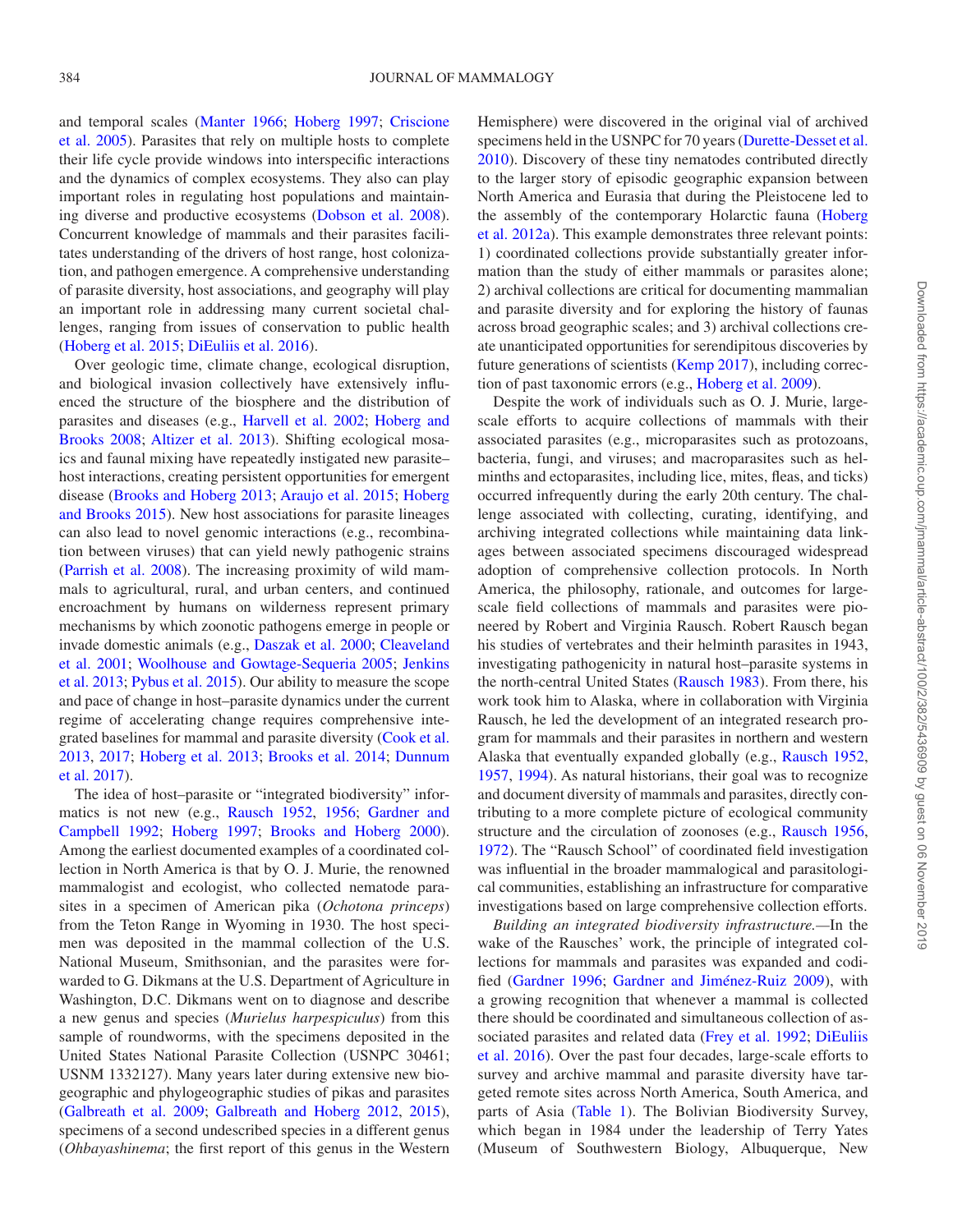| Time frame             | Lead investigators                                                                                               | Project and geographic emphasis                                                                                                              | Representative literature                                                                                                                         |
|------------------------|------------------------------------------------------------------------------------------------------------------|----------------------------------------------------------------------------------------------------------------------------------------------|---------------------------------------------------------------------------------------------------------------------------------------------------|
| 1947-2005              | Robert and Virginia Rausch                                                                                       | Mammal-parasite faunas of Alaska, northern Canada, Pa-<br>cific Northwest United States, midwestern United States<br>and Canada, and Siberia | Rausch (1952, 1957, 1994)                                                                                                                         |
| 1979-1984              | Terry Yates, Don Duszynski                                                                                       | Mammal-parasite faunas in Japan, American Southwest                                                                                          | Duszynski et al. (1982); Wash et al.<br>(1985)                                                                                                    |
| 1984-1993              | Terry Yates, Sydney Anderson,<br>Joseph Cook, Scott Gardner                                                      | Mammal-parasite faunas in Bolivia                                                                                                            | Lambert et al. (1988); Gardner and<br>Campbell (1992); Anderson (1997);<br>Dick et al. (2007); Gardner et al.<br>(2013b)                          |
| 1991-2016              | Joseph Cook, Stephen Mac-<br>Donald, Anson Koehler                                                               | Mammal-parasite faunas in Southeast Alaska-ISLES<br><b>Tongass Surveys</b>                                                                   | Koehler et al. (2007, 2009); Hoberg<br>et al. (2012b); Cook and MacDonald<br>(2013)                                                               |
| 1993-2019              | Terry Yates, Brian Hielle, Blas<br>Armién, Joseph Cook, Jon Dun-<br>num, Fernando Torres-Pérez,<br>Eduardo Palma | Mammalian hantaviruses in the American Southwest and<br>Central and South America                                                            | Glass et al. (2002); Yates et al.<br>$(2002)$ ; Torres-Pérez et al. $(2011)$ ;<br>Dunnum et al. (2017)                                            |
| 1994-2017              | Susan Kutz, Emily Jenkins, Eric<br>Hoberg                                                                        | Research Group for Arctic Parasitology—lungworms of<br>Arctic ungulates                                                                      | Jenkins et al. (2005); Kutz et al.<br>(2005, 2007, 2013); Hoberg et al.<br>(2008); Verocai et al. (2014)                                          |
| 1999-2017              | Joseph Cook, Eric Hoberg, Kurt<br>Galbreath                                                                      | Beringian Coevolution Project—Alaska, Siberia, northern<br>Canada, Mongolia                                                                  | Hoberg et al. (2003, 2012a, 2013);<br>Cook et al. (2005, 2017); Makarikov<br>et al. (2013)                                                        |
| 2003-2019<br>2009-2012 | Joseph Cook, Richard Yanagihara<br>Scott Gardner, Joseph Cook                                                    | Hantaviruses in non-rodent mammals<br>Mongolian Vertebrate Parasite Project—Gobi Desert                                                      | Arai et al. (2007); Kang et al. (2016)<br>Tinnin et al. (2012); Gardner et al.<br>$(2013a)$ ; Gardner $(2014)$ ; Dursahin-<br>han et al. $(2017)$ |
| 2012-2018<br>2017-2018 | Andrew Hope, Vasyl Tkach<br>Stephen Greiman, Joseph Cook                                                         | Mammal-parasite faunas in Alaska-Arctic-boreal ecotone<br>Shrew-parasite faunas in the American Southwest                                    | Hope et al. $(2016)$ ; Hope (In press)<br>Greiman et al. (2018)                                                                                   |

<span id="page-5-0"></span>**Table 1.**—Historical framework for development of protocols for integrated biodiversity archives. The work of diverse contributors provides context that informs recommendations for methods of collecting and archiving mammals and parasites.

Mexico) and Sydney Anderson (American Museum of Natural History, New York, New York), demonstrated the potential for exceptional productivity in modern integrated collection programs. That project resulted in the collection of > 16,000 mammal specimens archived in the Museum of Southwestern Biology, American Museum of Natural History, and the Museo Nacional de Historia Natural, La Paz, Bolivia, along with thousands of lots of parasites deposited in the Harold W. Manter Laboratory of Parasitology at the University of Nebraska State Museum, Lincoln, Nebraska. Those collections served as the primary specimen base for hundreds of publications and continue to support ongoing research (e.g., [Gardner and Campbell](#page-11-10) [1992](#page-11-10); [Anderson 1997;](#page-10-21) [Salazar-Bravo et al. 2002\)](#page-12-19). Other major projects that have advanced the Rausch model of integrated collections include the Mongolian Vertebrate Parasite Project (roughly 10,000 vertebrates and associated parasites archived[—Tinnin et al. 2012;](#page-12-20) [Gardner et al. 2013a\)](#page-11-18) and the Beringian Coevolution Project (roughly 50,000 mammals and associated parasites archived[—Cook et al. 2005](#page-10-22), [2017](#page-10-17)).

As targeted sampling begins to illuminate host–parasite diversity from certain poorly documented regions, the full scope of the challenge in building the necessary specimen base for integrated investigations on a global scale comes into focus. Vast swaths of the planet remain unsampled using integrated protocols, and for those regions that were previously surveyed, resampling to evaluate faunal change through time is important. Integrated specimen archives represent snapshots in time regarding the geography of host–parasite assemblages. This record provides the basis for biodiversity discovery, assessment, and monitoring, as well as action for conservation (DAMA protocol sensu [Brooks et al. 2014](#page-10-5)), which is increasingly necessary for addressing diverse challenges as environmental perturbation accelerates, including extinctions of mammals and emergence of infectious disease ([Tsangaras and Greenwood 2012](#page-12-21); [Hoberg and Brooks 2015](#page-11-7); [DiEuliis et al. 2016;](#page-10-13) [Brooks et al.](#page-10-6) [2019](#page-10-6)). Through integrated field approaches, we will build an increasingly nuanced picture of the structure of mammal and parasite faunas through space and time (e.g., [Yates et al. 2002](#page-13-2); [Hoberg et al. 2012a](#page-11-14); [Cook et al. 2017\)](#page-10-17), and the opportunities to participate in this endeavor are unlimited.

Like mammalogists, parasitologists have historically maintained a tradition of collecting, but they have often not archived extensive series of specimens in accessible research collections [\(Hoberg et al. 2009](#page-11-15)). In the United States, this reflects in part the fact that there are relatively few parasite collections that are accessible to the scientific community. Major helminth collections of broad taxonomic scope are housed in the Smithsonian Institution's National Museum of Natural History, Division of Invertebrate Zoology (formerly the U.S. National Parasite Collection of the Agricultural Research Service, USDA), the University of Nebraska State Museum's Harold W. Manter Laboratory of Parasitology, and the Museum of Southwestern Biology's Division of Parasites. Other museums house taxonomically focused parasite collections (e.g., U.S. National Tick Collection at Georgia Southern University, Statesboro, Georgia; Traub flea collection at the Carnegie Museum of Natural History, Pittsburgh, Pennsylvania). In Latin America, nine museums in seven countries curate important regional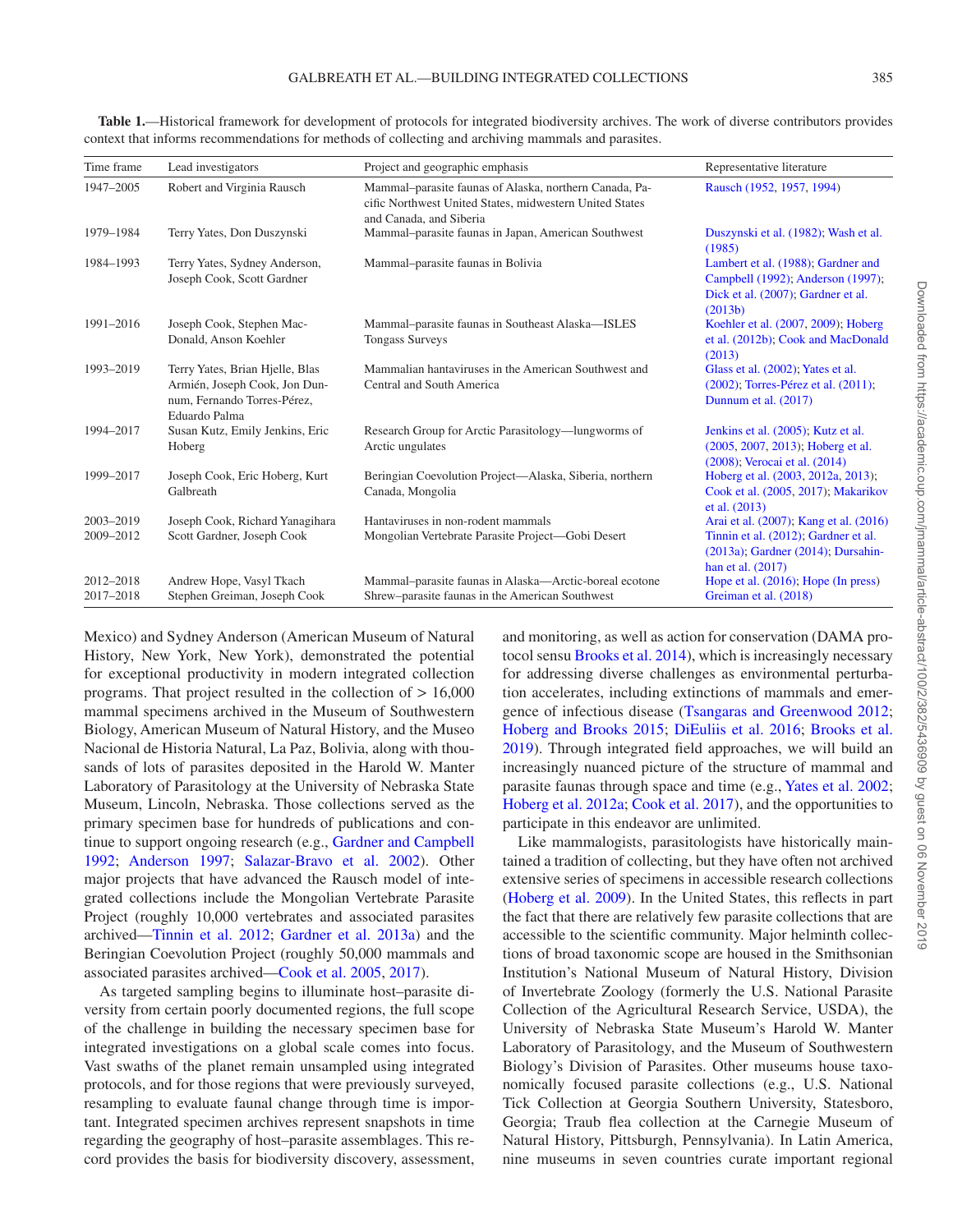helminthological collections, with the largest collection at the Oswaldo Cruz Institute in Rio de Janeiro, Brazil [\(Lamothe-](#page-12-30)[Argumedo et al. 2010](#page-12-30)). Globally there are fewer than 100 significant parasite collections ([Lichtenfels and Pritchard 1982](#page-12-31); [Zinovieva et al. 2015](#page-13-5); [Bell et al. 2018](#page-10-28)), in contrast to at least 276 active mammal collections reported in the United States alone [\(Dunnum et al. 2018\)](#page-10-29). The lack of a more-developed infrastructure of parasite collections among North American institutions may reflect a certain degree of historical isolation between parasitology and other organismal disciplines, which undoubtedly has resulted in missed opportunities to enhance biodiversity research infrastructure through integrated collections.

The value of museum collections increases with 1) the scope of diversity that is sampled, 2) the intensity of local sampling, 3) the geographic breadth of sampling, 4) the regularity of sampling through time, 5) the diversity and quality of ancillary data and products derived from each specimen, and 6) the accessibility of specimens for use in collaborative and integrative research. By strengthening efforts to enhance these components of existing sampling programs, we can improve the impact of our work with a proportionally modest investment, particularly when resources are already dedicated for mammal collection. At a time when resources for biodiversity research are limited (e.g., [Nowogrodzki 2016](#page-12-32)) and the need for biodiversity data is increasing (e.g., [Amato and DeSalle 2012](#page-10-30)), we should invest in collecting efforts that take advantage of every opportunity to maximize the taxonomic, geographic, and temporal scope of sampling [\(Cook et al. 2016\)](#page-10-31). Given the high cost of conducting field work, especially in remote and poorly documented regions ([Bradley et al. 2012](#page-10-32)), a relatively straightforward way to increase the return on our investment of time and resources is to incorporate parasite collection into standard specimen preparation protocols. This will have the added benefit of facilitating collaboration between mammalogists and parasitologists, which could help to break down the siloed nature of natural history collections. Though disciplines such as mammalogy and parasitology have historically progressed along parallel but largely isolated trajectories, interdisciplinary engagement and collaboration is increasingly important to address broad-scale questions of societal significance such as causes and consequences of extinction and factors that promote emerging infectious disease ([Hoberg et al. 2015\)](#page-11-5).

Scientific collectors have a responsibility to archive specimens in institutions that will maintain them for not only their own immediate use, but also for the benefit of future generations of scientists [\(Grinnell 1910;](#page-11-2) [Morrison et al. 2017](#page-12-33)). To maximize the value of each specimen, high-quality associated data also must be preserved [\(Gardner and Jiménez-Ruiz](#page-11-17) [2009\)](#page-11-17). As the number and diversity of research applications using museum specimens have grown, standard field protocols for mammal collecting have evolved. In addition to traditional specimens (skins, skeletons), collectors now routinely preserve mammal tissues using a variety of methods (e.g., freezing, RNA*later*, ethanol, lysis buffer), each of which offers specific advantages and disadvantages for fieldwork and various downstream applications. By making an effort to maximize the utility of specimens preserved from each individual mammal, we can more efficiently leverage limited research resources and strengthen the quality, integration, and impact of our work. Thus, the role of museums continues to shift from collections of specimens to collections of information that can be applied to address issues of direct relevance to science and society through biodiversity informatics ([Hoberg 2002;](#page-11-29) [Hoberg et al. 2015;](#page-11-5) [Dunnum et al.](#page-10-8)  [2017\)](#page-10-8).

#### **Field Methods**

Here, we draw from our decades of field experience spanning multiple continents and ecosystems ranging from the Neotropics to the Arctic and Patagonia to outline parasite collection protocols that would allow a mammalogist to efficiently collect parasite specimens for use in downstream applications such as morphological identification and genetic analysis. These methods complement other published protocols for preservation and documentation of host vouchers ([Yates et al. 1996](#page-13-6)), preservation of symbiotypes ([Frey et al. 1992](#page-10-20)), and collection of host tissues [\(Yates 1996](#page-13-6)). Our goal is not to offer an exhaustive description of parasitological techniques, but rather to provide a step-by-step guide to practical and productive methods that could be easily adopted by field mammalogists ([Fig. 1](#page-7-0)). Other sources provide accounts of additional parasitological methods ([Pritchard and Kruse 1982;](#page-12-34) [Lutz et al. 2017;](#page-12-35) [Tkach](#page-12-36) [et al. 2019](#page-12-36)) that extend those described here. Our streamlined recommendations, summarized below and described in detail in Supplementary Data SD1, address recent developments that build upon prior descriptions of parasitological methods for use in mammals generally ([Gardner 1996](#page-11-16)) and bats in particular ([Gardner and Jiménez-Ruiz 2009](#page-11-17)). Although our primary emphasis is on necropsy of small mammals, we also provide in Supplementary Data SD1 a simple protocol for noninvasive collection of ungulate nematodes from fecal samples acquired in the field ([Kutz et al. 2007](#page-12-27)).

We emphasize examination and preservation of organs and tissues that have traditionally received little attention from mammalogists. Our methods are intended to complement standard mammal collecting protocols, and therefore do not address aspects of parasitological examination that require destruction of anatomical features that are commonly preserved by mammalogists. We especially focus on sampling of metazoan ecto- and endoparasites of small terrestrial mammals, as these represent obvious targets for mammalogists who are interested in maximizing the diversity of parasites collected from a host organism, while minimizing additional investment in time, training, and equipment. We advocate conducting field necropsies using an assembly line model, in which each specimen moves through a succession of stations at which individual workers are responsible for completing specific necropsy tasks (e.g., ectoparasite sweeps, measurements, tissue pulling, gut examination). This approach maximizes the efficiency with which specimen preparation is completed to minimize limitations on the number of specimens that can be processed in a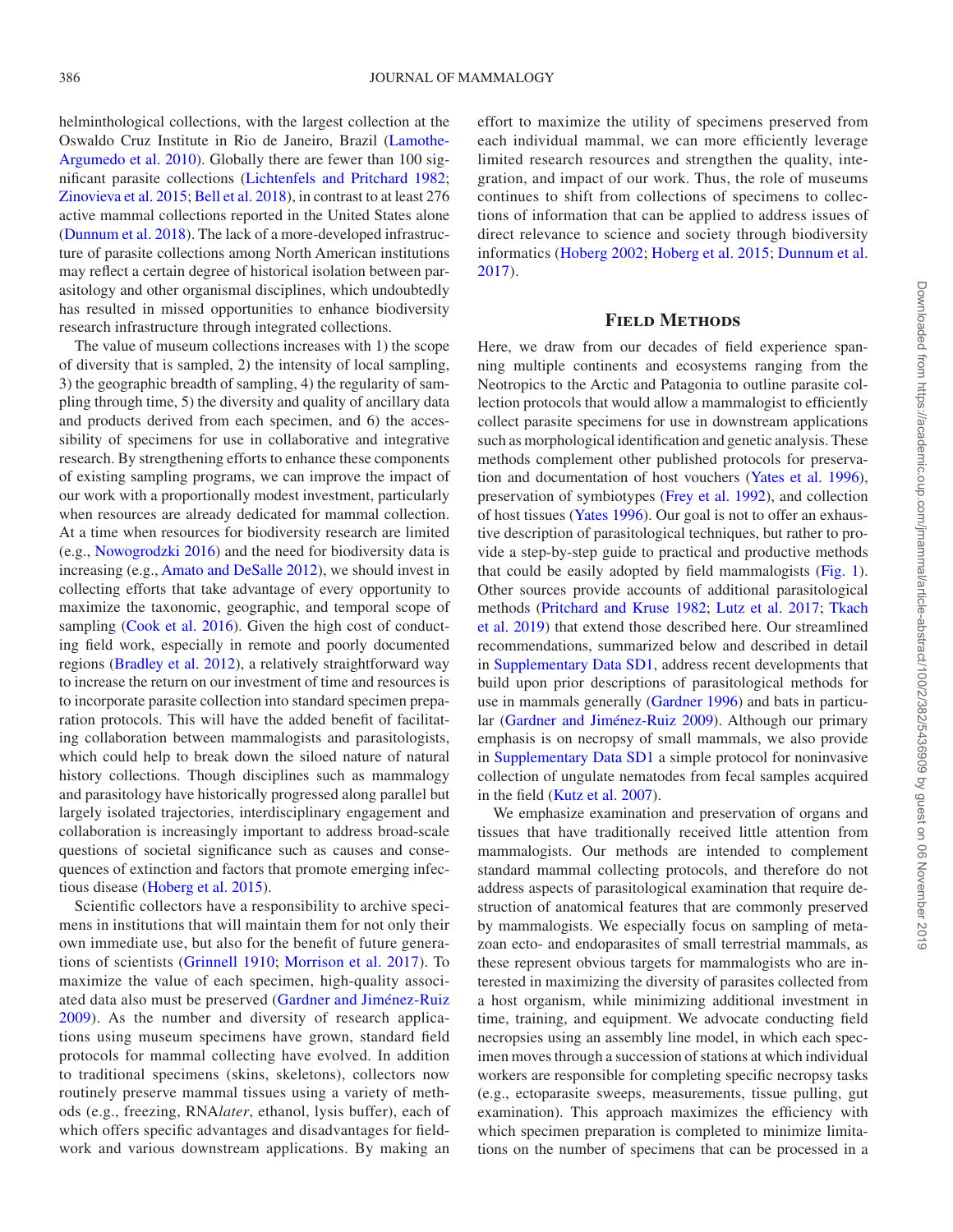

<span id="page-7-0"></span>**Fig. 1.**—Flowchart for small mammal necropsy: a unique identifier is assigned to the mammal immediately upon capture (a); the mammal is swept for ectoparasites (b); standard mammal measurements are recorded (c); reproductive data are recorded (d); the gastrointestinal (GI) tract is transferred to a Petri dish and labeled (e); the body cavity and organs (e.g., liver) are visually inspected for parasites (e.g., encysted metacestodes, nematodes, sarcocysts) (f); host tissues are collected and preserved (g); thin blood smears can be prepared from freshly euthanized hosts to sample blood-borne pathogens (h); major sections of the GI tract are separated (stomach, small intestine, large intestine), straightened, and individually opened lengthwise (i); the lining is scraped by pulling it beneath the end of a microscope slide using forceps, and washed with saline to reveal helminths (j); after transfer of helminths to a new dish, trematodes and cestodes are washed in saline or water (k); acanthocephalans are soaked in water until the proboscis extends and the worm dies (l); and nematodes are washed in saline (m); trematodes and cestodes are simultaneously relaxed and killed by swirling in hot water (n); nematodes are killed using hot saline (o); helminths are preserved in ethanol (p); fecal pellets are collected from the colon and stored in potassium dichromate solution to sample coccidians (q).

given field day. Our parasitological recommendations fit well into the assembly line model of specimen preparation.

*Procedural overview.—*To ensure the highest quality of preserved material, mammal specimens should ideally be processed as soon as possible after they are euthanized. Useful, but lower-quality material can be acquired from frozen specimens assuming that they have passed through no more than a single freeze-thaw cycle. From the parasitological perspective, necropsy of whole fluid-preserved hosts is a suboptimal alternative given that helminth morphology is almost always compromised and ectoparasites can be lost or accidentally transferred among such specimens, but useful data can potentially still be acquired (e.g., genomic data, estimates of parasite intensity and prevalence[—Greiman et al. 2018\)](#page-11-28).

Given that a major goal of our protocol is to create a pipeline from the field to the museum that maximizes the preservation of data for biodiversity informatics as well as taxonomic applications, the first step in performing a mammal necropsy must be to assign a unique identifier to the specimen (e.g., museum

tissue or catalog number). The identifier must be permanently affixed to all datasheets and physical products (e.g., skeleton, skin, tissues, parasites) derived from the specimen, which should be traceable through an accessible museum database and archive. To facilitate tracking of these parts derived from individual specimens, application of preprinted barcode labels with unique codes is strongly recommended (see Supplementary Data SD1). Such labels help to reduce or correct errors that are common through hand-written transcription. As new data are generated from the specimen over the course of future investigations, the unique identifier will unite the expanding network of data points that results (e.g., DNA sequences, morphometric data, stable isotope profiles). Data that become decoupled from the network by losing this critical linkage lose all the advantages that the integrated specimen-based data set confers. All published products derived from specimen-based research, such as data sets in public data repositories (e.g., GenBank), should report data linked to specimen identifiers using data structures that are designed to be both human- and machine-readable to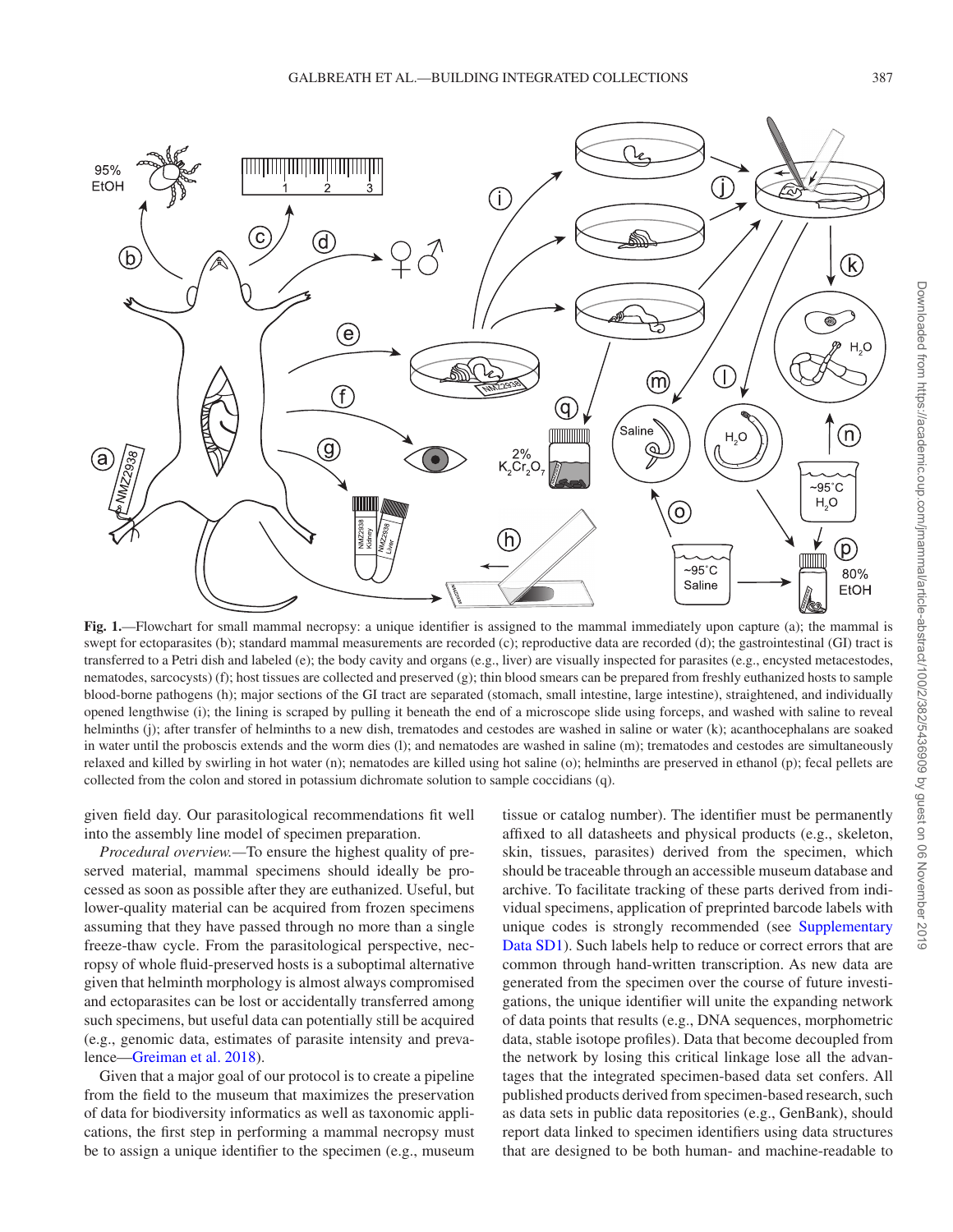simplify subsequent analyses (Verde Arregoitia et al. 2018). Each new link between a specimen and its products progressively increases the value of the specimen itself.

Once a unique identifier has been assigned, the specimen necropsy begins with screening for ectoparasites. Fleas, ticks, mites, and lice represent the most common and abundant ectoparasites that many mammalogists are likely to encounter. Bats may also harbor parasitic flies of the families Streblidae and Nycteribiidae. Botfly larvae (family Oestridae) are also commonly found in subcutaneous tissues of mammals, but must be either carefully excised through their air hole or removed when the host is skinned. Freshly captured mammal specimens should be fumigated using a chemical inhalant (e.g., chloroform) prior to sweeping, which facilitates ectoparasite collection and reduces risk of exposure to arthropod-vectored pathogens. Many arthropods will be shed quickly after fumigation, though embedded mites and ticks will require care to remove without damaging delicate mouthparts that are diagnostic for species identification. To maintain quality of these arthropod specimens for molecular and morphological analysis, preserve them in ≥ 95% ethanol. Record the type and ideally the number of collected ectoparasites on the host's datasheet.

With the ectoparasite sweep complete, standard measurements for the host can be recorded, the abdomen opened via a midventral incision, and reproductive condition assessed. At this point the gastrointestinal (GI) tract between the esophagus and rectum should be carefully transferred to a Petri dish labeled with the specimen identifier, and host tissues harvested. As organs are removed, they and the rest of the body cavity should be inspected for parasites. The liver and gall bladder, in particular, have potential to harbor diverse parasites, including larval cestodes and adult trematodes. Hard nodules in the lungs may indicate encysted helminths. Larval cestodes and nematodes can be free in the body cavity or embedded within the mesenteries. Nematodes can occupy the urinary bladder. White sarcocysts of tissue-dwelling coccidians (Sarcocystidae) can be present in muscle tissue. Any obvious helminths or sarcocysts should be immediately preserved using methods appropriate to the taxon (see Supplementary Data SD1). Suspected helminths or organs requiring additional examination (e.g., urinary bladder) should be transferred to the Petri dish with the GI tract for further inspection.

Dissection of the GI tract begins with separating the major sections of the gut (stomach, small intestine, large intestine), followed by careful straightening of each organ using forceps to strip off the mesenteries that bind them. Care must be taken not to pinch the GI tract with forceps, as it may damage larger worms (e.g., cestodes and nematodes). Each organ should then be dissected separately to ensure that the anatomical origin of any collected parasites can be traced correctly. Each section of the GI tract should be opened lengthwise beginning at the posterior end and working anteriorly, occasionally washing the gut contents with 0.9% saline while exercising care to avoid damaging emerging helminths (nematodes, cestodes, trematodes, acanthocephalans). Once opened, the gut lining and any adhering parasites should be scraped off the muscle wall of the gut by pulling the gut wall beneath the end of a microscope slide that is pressed against the floor of the Petri dish [\(Tkach et al. 2019](#page-12-36)). Parasites should be transferred to a clean Petri dish using either a transfer pipette or by scooping from beneath (never pinch helminths in forceps) and rinsed clean with ample saline.

The most critical element of the field necropsy protocol for ensuring the collection of good quality parasite material is handling of helminth specimens prior to preservation. Although in most cases helminths will ultimately be preserved in ethanol, they must first be relaxed and euthanized using appropriate methods. Depositing a live helminth directly into ethanol induces muscle contractions that distort the specimen, often rendering it useless for morphological examination. To relax and euthanize helminths prior to preservation, we recommend the following methods (described in full detail in Supplementary Data SD1; also see [Lutz et al. 2017;](#page-12-35) [Tkach et al. 2019\)](#page-12-36). Douse trematodes and cestodes in hot (steaming, but not boiling) freshwater. Especially large and robust cestodes can alternatively be held in freshwater until death occurs by osmotic shock, but this method will lead to degradation of small cestodes, for which heat-killing is preferred. Douse nematodes in hot saline. Hold acanthocephalans in freshwater until death occurs by osmotic shock. Once euthanized, helminths should be placed in labeled vials with 80% ethanol.

In addition to this streamlined protocol for routine collection of ectoparasites and endoparasites, other methods can be incorporated into field collection protocols to target specific parasites and pathogens (see Supplementary Data SD1). For example, adult tissue-dwelling nematodes of large mammals (e.g., artiodactyls) are difficult to sample directly, but larvae are easily collected from feces using a modified beaker-Baermann method ([Forrester and Lankester 1997](#page-10-33)). To build an archive of samples for screening blood-borne pathogens, thin blood smears are not difficult to prepare in the field from freshly euthanized mammals. Whole blood samples for a variety of downstream applications can be easily collected and archived using FTA paper and blood serum can be collected using Nobuto strips, which allow tests of the presence of antibodies associated with various microbial pathogens ([Nobuto 1963](#page-12-38); [Dusek et al. 2011\)](#page-10-34). Flash-freezing tissues in liquid nitrogen ensure the highest quality preservation of host, parasite, and pathogen DNA and RNA. For RNA viruses (e.g., hantaviruses in lung tissue), RNA*later* solution offers an alternative tool for preservation when cryogenic storage is unavailable, though care should be taken to follow the manufacturer's recommendations for proper use to ensure long-term RNA preservation. Preservation of whole or partial guts, or fecal material, in  $\geq$ 95% ethanol or frozen can provide options for using metagenomic methods to detect both macro- and microparasites and other symbionts ([Greiman et al. 2018](#page-11-28)).

#### **CONCLUSION**

For integrated collections to meet their potential as resources for investigating complex ecological interactions between mammals and parasites, information on linkages between specimens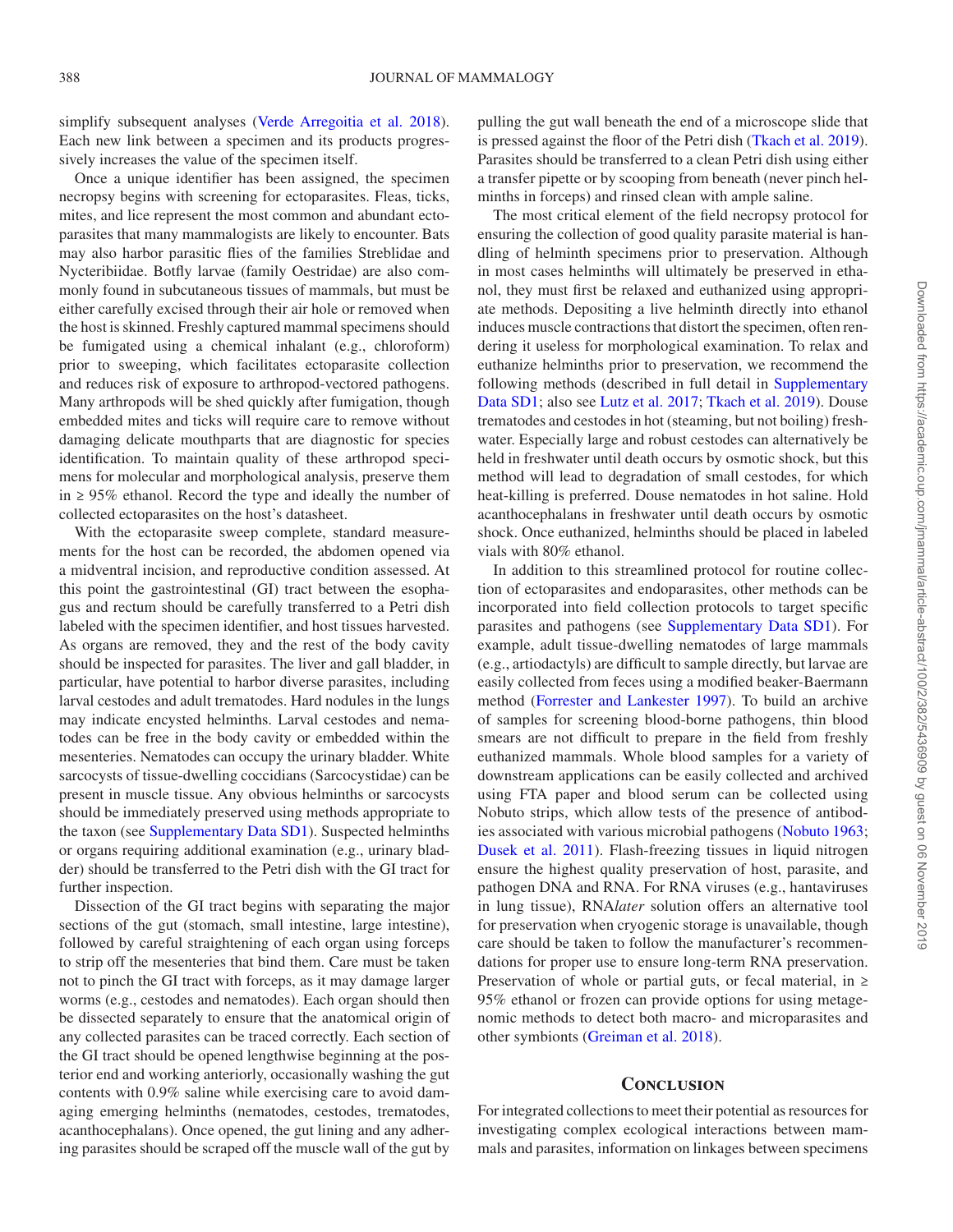and all associated data must be accessible to the scientific community. Archiving these specimens and data in natural history museum collections is a necessary first step, but functionality as a resource for research requires that the interconnecting relationships be traceable via globally accessible databases. The large collection of mammal and parasite specimens amassed by Robert and Virginia Rausch over six decades of fieldwork in Alaska, Siberia, and elsewhere [\(Hoberg 2014\)](#page-11-30), exemplifies both the opportunities and challenges of curating and disseminating data associated with integrated mammal–parasite collections. This collection, now archived at the Museum of Southwestern Biology, includes approximately 6,000 mammal specimens and tens of thousands of associated parasite specimens.

Relationships between host and parasite data in the Rausch Helminthological Collection are tracked via the Arctos database (arctos.database.museum), which allows specimen records linked across separate collections and different museums to be discoverable through a single data portal. Though data entry continues for this large collection, to date > 13,000 parasite records and associated host data are electronically linked. Roughly 1,000 Rausch parasite voucher specimens are now linked to their mammal voucher specimens distributed across four different institutions, including the Museum of Southwestern Biology, University of Alaska Museum of the North (Fairbanks, Alaska), Museum of Vertebrate Zoology (Berkeley, California), and University of Colorado Museum of Natural History (Boulder, Colorado). Thus, modern museum database systems now permit investigators to extract information on relationships among specimens, specimen parts, geographic localities, dates of collection, and other data associated with each collecting event [\(Dunnum et al. 2017](#page-10-8)). More broadly within the Arctos database network, > 34,000 parasite records (both voucher and documented observations) are linked to physical host specimens and nearly 23,000 host specimens are linked to one or more parasite records distributed across multiple institutions. As more mammalogists collect and archive parasites along with specimens of their primary study organisms, this resource will grow at an unprecedented rate. Future investment in museum database infrastructure should emphasize enhancements to tools for analyzing relational data to yield new insights into geographic and temporal patterns of interaction among hosts and parasites. Such a resource for biodiversity informatics will open doors to new computational approaches for investigating patterns and processes that have shaped interspecific interactions over space and time.

As naturalists who are routinely engaged in scientific collecting of wild mammals, mammalogists have a unique opportunity to build both the mammalogical and parasitological records, which will create new opportunities for collaboration and discovery. By embracing a holistic sampling paradigm, we can develop integrated data sets of diverse host materials, their symbionts, and associated data. To address broad-scale questions regarding ecological dynamics and evolutionary processes that have structured faunas across the globe, the integrated sampling model must be extended to the remote regions of the planet through ambitious and intensive field collection

programs (e.g., [Cook et al. 2017\)](#page-10-17). Documenting the identities, distributions, and interactions of mammals, parasites, and pathogens in poorly studied regions will further lay the foundation for understanding the effects of climate change and other anthropogenically driven disruptions that will have important consequences for local populations of people, domestic animals, and wildlife [\(Hoberg et al. 2015;](#page-11-5) [DiEuliis et al. 2016\)](#page-10-13). To build this global specimen base, it is imperative that we reach across taxonomic, disciplinary, and international boundaries to establish strong cooperative networks that unite diverse expertise and experience. In particular, international partnerships that leverage strengths and contributions of collaborators to yield mutually advantageous outcomes will be critical for success [\(Grieneisen et al. 2014;](#page-11-31) [Dangles et al. 2016\)](#page-10-35). If implemented widely, the protocols described here (and in Supplementary Data SD1) will yield a rich resource for parasitological investigations that will launch a new phase of discovery regarding the intersection of ecology, evolution, geography, hosts, parasites, pathology, and public health.

#### **Acknowledgments**

This paper has its origins in the workshop in field parasitology that was held during the 2018 Annual Meeting of the American Society of Mammalogists at Kansas State University. We extend our sincere appreciation to Dr. M. Dryden, Dr. B. Herrin, and the Kansas State University College of Veterinary Medicine for hosting and providing facilities for the workshop. We also thank all the workshop participants, whose enthusiasm for learning parasitological methods bodes well for a future in which integrated collections of mammal–parasite assemblages become standard practice. The ideas and methods that we describe here have been influenced by numerous colleagues, including many whose participation in past NSF-funded field expeditions (to JAC and EPH: DEB 9972154, 0196095, 0415668, 1258010; to JAC and SLG: DEB 0717214; to SLG: BSR 8612329, 9024816; to KEG: DEB 1256943; to SEG: DBI 1523410) helped us to identify strategies for enhancing efficiency and productivity on the processing line. We appreciate their many contributions over the years. We additionally acknowledge support from FONDECYT to FT-P (1171280), from Sistema Nacional de Investigación (SNI) SENACYT to BA, and from NSF-DUE 1564969 to FAJ. Additional support for this project was provided by the Kansas State Division of Biology to AGH and the Department of Biology and College of Arts and Sciences at Northern Michigan University to KEG. Finally, our work owes a great debt to Robert and Virginia Rausch, whose vision and leadership in advancing studies of mammals and their parasites provided us with an extraordinary legacy and continuing model for integrated research.

#### **SUPPLEMENTARY DATA**

Supplementary data are available at *Journal of Mammalogy* online.

**Supplementary Data SD1.**—Stand-alone field manual describing protocols for mammal necropsy and parasite collection and preservation.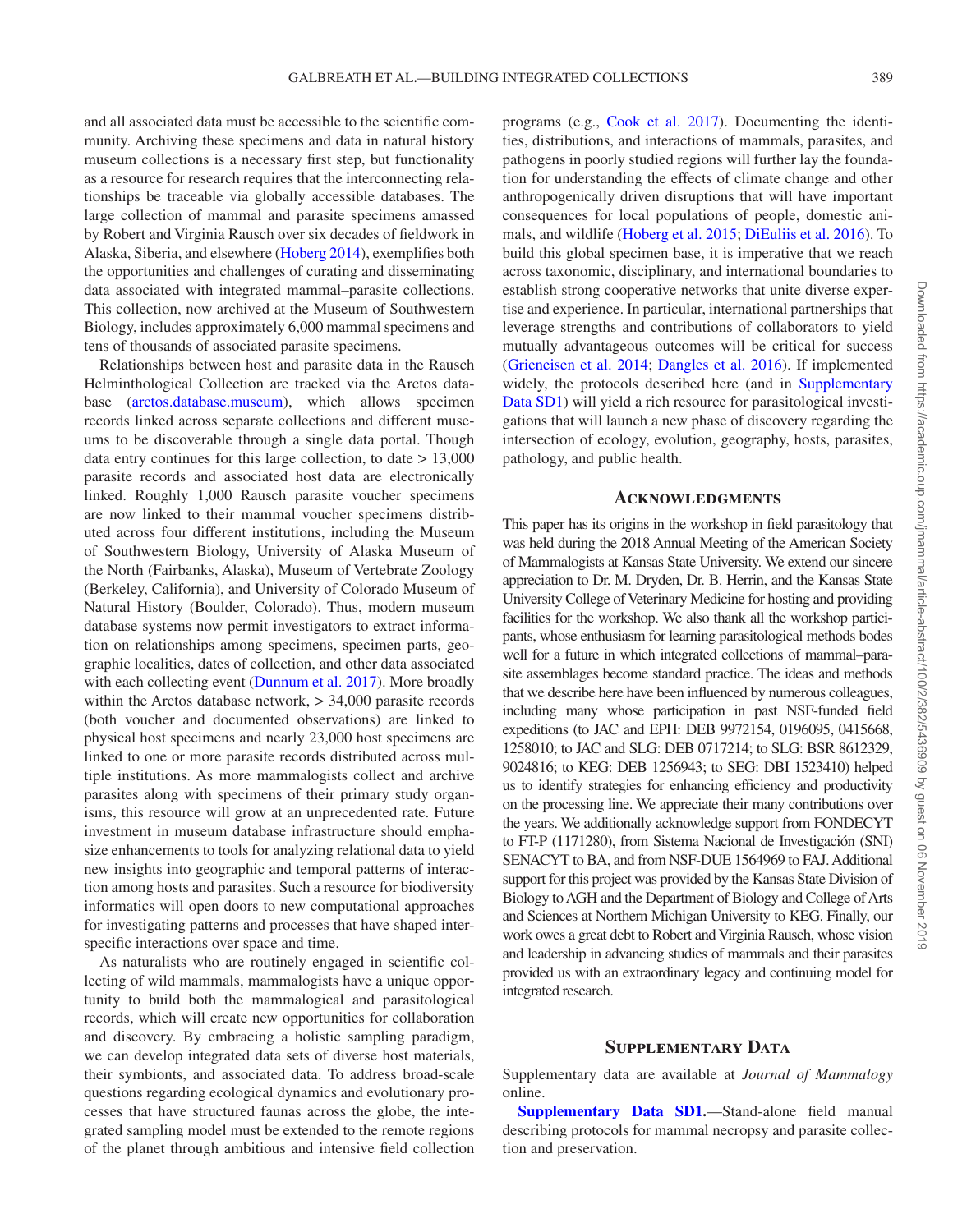#### **Literature Cited**

- <span id="page-10-14"></span>Altizer, S., R. S. Ostfeld, P. T. Johnson, S. Kutz, and C. D. HARVELL. 2013. Climate change and infectious diseases: from evidence to a predictive framework. Science 341:514–519.
- <span id="page-10-30"></span>Amato, G., and R. DeSalle. 2012. Assessing biodiversity funding during the sixth extinction. BioEssays 34:658–660.
- <span id="page-10-21"></span>Anderson, S. 1997. Mammals of Bolivia: taxonomy and distribution. Bulletin of the American Museum of Natural History 231:1–652.
- <span id="page-10-26"></span>ARAI, S., ET AL. 2007. Hantavirus in northern short-tailed shrew, United States. Emerging Infectious Diseases 13:1420–1423.
- <span id="page-10-15"></span>ARAUJO, S. B., ET AL. 2015. Understanding host-switching by ecological fitting. PLoS One 10:e0139225.
- <span id="page-10-0"></span>BARNOSKY, A. D., ET AL. 2012. Approaching a state shift in Earth's biosphere. Nature 486:52–58.
- <span id="page-10-28"></span>Bell, K. C., C. J. Carlson, and A. J. Phillips. 2018. Parasite collections: overlooked resources for integrative research and conservation. Trends in Parasitology 34:637–639.
- <span id="page-10-7"></span>BI, K., T. LINDEROTH, D. VANDERPOOL, J. M. GOOD, R. NIELSEN, and C. Moritz. 2013. Unlocking the vault: next-generation museum population genomics. Molecular Ecology 22:6018–6032.
- <span id="page-10-32"></span>Bradley, R. D., L. C. Bradley, H. J. Garner, and R. J. Baker. 2012. Cost of collection and preparing mammal voucher specimens for natural history collections. Occasional Papers Museum of Texas Tech University 313:1–14.
- <span id="page-10-18"></span>Brooks, D. R., and E. P. Hoberg. 2000. Triage for the biosphere: the need and rationale for taxonomic inventories and phylogenetic studies of parasites. Comparative Parasitology 67:1–25.
- <span id="page-10-4"></span>BROOKS, D. R., AND E. P. HOBERG. 2013. The emerging infectious diseases crisis and pathogen pollution: a question of ecology and evolution. Pp. 215–229 in The balance of nature and human impact (K. Rohde, ed.). Cambridge University Press, Cambridge, United Kingdom.
- <span id="page-10-6"></span>BROOKS, D. R., E. P. HOBERG, AND W. A. BOEGER. 2019. The Stockholm paradigm, climate change and emerging disease. University of Chicago Press, Chicago, Illinois.
- <span id="page-10-5"></span>BROOKS, D. R., ET AL. 2014. Finding them before they find us: informatics, parasites, and environments in accelerating climate change. Comparative Parasitology 81:155–164.
- <span id="page-10-1"></span>Capinha, C., F. Essl, H. Seebens, D. Moser, and H. M. Pereira. 2015. BIOGEOGRAPHY. The dispersal of alien species redefines biogeography in the Anthropocene. Science 348:1248–1251.
- <span id="page-10-2"></span>Ceballos, G., P. R. Ehrlich, and R. Dirzo. 2017. Biological annihilation via the ongoing sixth mass extinction signaled by vertebrate population losses and declines. Proceedings of the National Academy of Sciences 114:E6089–E6096.
- <span id="page-10-10"></span>Cleaveland, S., M. K. Laurenson, and L. H. Taylor. 2001. Diseases of humans and their domestic mammals: pathogen characteristics, host range and the risk of emergence. Philosophical Transactions of the Royal Society of London, B. Biological Sciences 356:991–999.
- <span id="page-10-16"></span>COOK, J. A., ET AL. 2013. Genetics. Pp. 514–539 in Arctic biodiversity assessment: status and trends in Arctic biodiversity (H. Meltofte, ed.). Conservation of Arctic Floral and Fauna, Arctic Council, Akureyi, Iceland.
- <span id="page-10-17"></span>COOK, J. A., ET AL. 2017. The Beringian Coevolution Project: holistic collections of mammals and associated parasites reveal novel perspectives on evolutionary and environmental change in the North. Arctic Science 3:585–617.
- <span id="page-10-31"></span>COOK, J. A., ET AL. 2016. Transformational principles for NEON sampling of mammalian parasites and pathogens: a response to Springer and colleagues. BioScience 66:917–919.
- <span id="page-10-22"></span>COOK, J. A., ET AL. 2005. Beringia: intercontinental exchange and diversification of high latitude mammals and their parasites during the Pliocene and Quaternary. Mammal Study 30:S33–S44.
- <span id="page-10-9"></span>Cook, J. A., and J. E. Light. 2019. The emerging role of mammal collections in 21st century mammalogy. Journal of Mammalogy.
- <span id="page-10-25"></span>COOK, J. A., AND S. O. MACDONALD. 2013. Island life: coming to grips with the insular nature of North Pacific coastal forests. Pp. 19–42 in Conservation of North Pacific coastal forests (G. H. Orians and J. W. Schoen, eds.). University of Washington Press, Seattle, Washington.
- <span id="page-10-11"></span>Criscione, C. D., R. Poulin, and M. S. Blouin. 2005. Molecular ecology of parasites: elucidating ecological and microevolutionary processes. Molecular Ecology 14:2247–2257.
- <span id="page-10-35"></span>DANGLES, O., J. LOIRAT, C. FREOUR, S. SERRE, J. VACHER, AND X. Le Roux. 2016. Research on biodiversity and climate change at a distance: collaboration networks between Europe and Latin America and the Caribbean. PLoS One 11:e0157441.
- <span id="page-10-3"></span>Daszak, P., A. A. Cunningham, and A. D. Hyatt. 2000. Emerging infectious diseases of wildlife–threats to biodiversity and human health. Science 287:443–449.
- <span id="page-10-24"></span>DICK, C. W., D. GETTINGER, AND S. L. GARDNER. 2007. Bolivian ectoparasites: a survey of bats (Mammalia: Chiroptera). Comparative Parasitology 74:372–378.
- <span id="page-10-13"></span>DiEuliis, D., K. R. Johnson, S. S. Morse, and D. E. Schindel. 2016. Opinion: specimen collections should have a much bigger role in infectious disease research and response. Proceedings of the National Academy of Sciences 113:4–7.
- <span id="page-10-12"></span>Dobson, A., K. D. Lafferty, A. M. Kuris, R. F. Hechinger, and W. JETZ. 2008. Homage to Linnaeus: how many parasites? How many hosts? Proceedings of the National Academy of Sciences 105:11482–11489.
- <span id="page-10-29"></span>Dunnum, J. L., B. S. McLean, R. C. Dowler, and Systematic Collections Committee of the American Society of Mammalogists. 2018. Mammal collections of the Western Hemisphere: a survey and directory of collections. Journal of Mammalogy 99:1307–1322.
- <span id="page-10-8"></span>DUNNUM, J. L., ET AL. 2017. Biospecimen repositories and integrated databases as critical infrastructure for pathogen discovery and pathobiology research. PLoS Neglected Tropical Diseases 11:e0005133.
- <span id="page-10-19"></span>Durette-Desset, M. C., K. E. Galbreath, and E. P. Hoberg. 2010. Discovery of new *Ohbayashinema* spp. (Nematoda: Heligmosomoidea) in *Ochotona princeps* and *Ochotona cansus* (Lagomorpha: Ochotonidae) from western North America and Central Asia, with considerations of historical biogeography. The Journal of Parasitology 96:569–579.
- <span id="page-10-27"></span>Dursahinhan, A. T., B. Nyamsuren, D. M. Tufts, and S. L. GARDNER. 2017. A new species of *Catenotaenia* (Cestoda: Catenotaeniidae) from *Pygeretmus pumilio* Kerr, 1792 from the Gobi of Mongolia. Comparative Parasitology 84:124–135.
- <span id="page-10-34"></span>Dusek, R. J., J. S. Hall, S. W. Nashold, J. L. TeSlaa, and H. S. Ip. 2011. Evaluation of Nobuto filter paper strips for the detection of avian influenza virus antibody in waterfowl. Avian Diseases 55:674–676.
- <span id="page-10-23"></span>Duszynski, D. W., G. Eastham, and T. L. Yates. 1982. *Eimeria* from jumping mice (*Zapus* spp.): a new species and genetic and geographic features of *Z. hudsonius luteus*. Journal of Parasitology 68:1146–1148.
- <span id="page-10-33"></span>FORRESTER, S. G., AND M. W. LANKESTER. 1997. Extracting protostrongylid nematode larvae from ungulate feces. Journal of Wildlife Diseases 33:511–516.
- <span id="page-10-20"></span>FREY, J. K., T. L. YATES, D. W. DUSZYNSKI, W. L. GANNON, AND S. L. GARDNER. 1992. Designation and curatorial management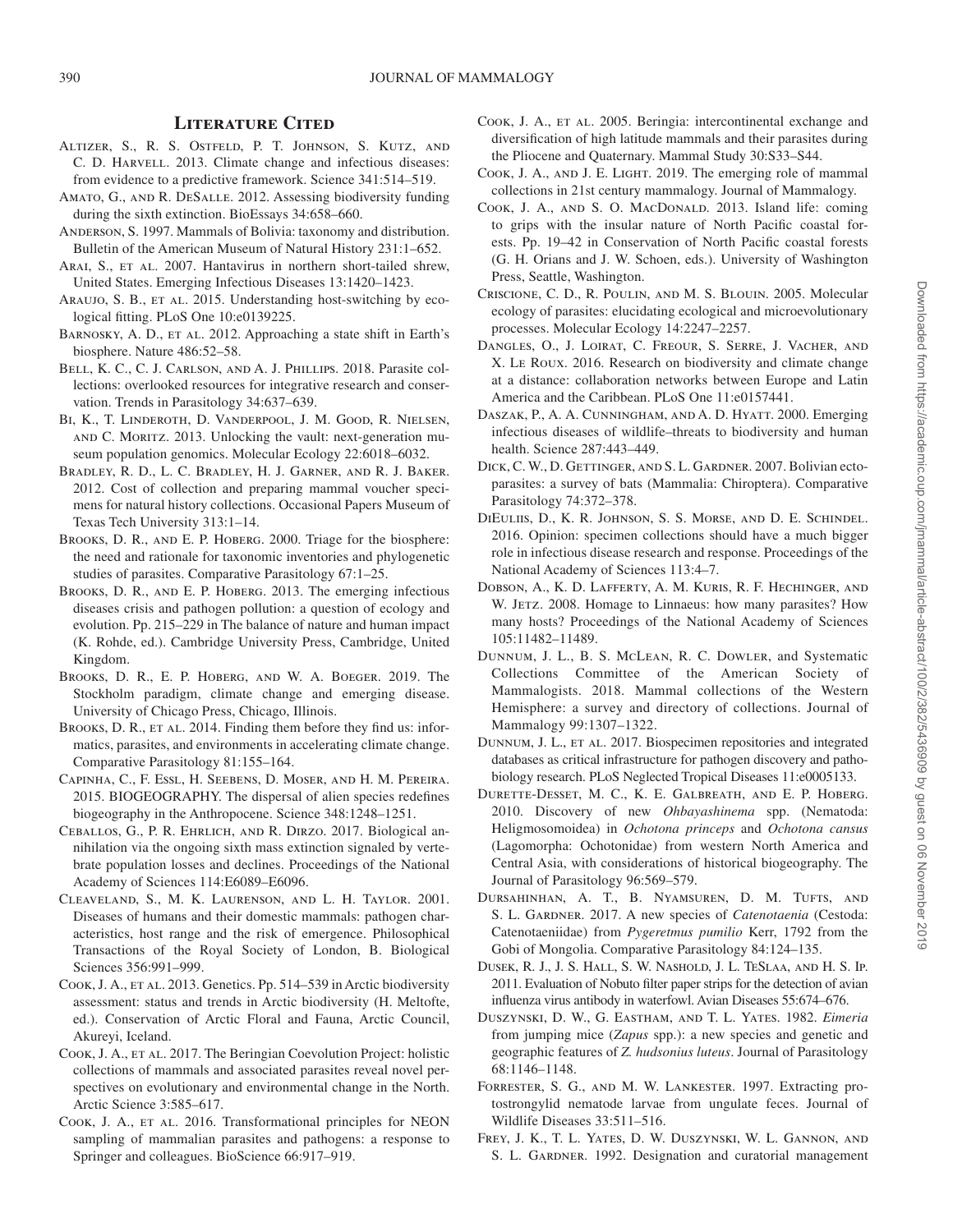of type host specimens (symbiotypes) for new parasite species. Journal of Parasitology 78:930–932.

- <span id="page-11-11"></span>Galbreath, K. E., D. J. Hafner, and K. R. Zamudio. 2009. When cold is better: climate-driven elevation shifts yield complex patterns of diversification and demography in an alpine specialist (American pika, *Ochotona princeps*). Evolution 63:2848–2863.
- <span id="page-11-12"></span>Galbreath, K. E., and E. P. Hoberg. 2012. Return to Beringia: parasites reveal cryptic biogeographic history of North American pikas. Proceedings of the Royal Society of London, B. Biological Sciences 279:371–378.
- <span id="page-11-13"></span>Galbreath, K. E., and E. P. Hoberg. 2015. Host responses to cycles of climate change shape parasite diversity across North America's Intermountain West. Folia Zoologica 64:218–232.
- <span id="page-11-16"></span>GARDNER, S. L. 1996. Field parasitology techniques for use with mammals. Pp. 291–298 in Measuring and monitoring biological diversity: standard methods for mammals (D. E. Wilson, F. R. Cole, J. D. Nichols, R. Rudran, and M. S. Foster, eds.). Smithsonian Institution Press, Washington, D.C.
- <span id="page-11-25"></span>Gardner, S. L. 2014. New species of *Ctenomys* Blainville 1826: (Rodentia: Ctenomyidae) from the lowlands and central valleys of Bolivia. Special Publication, Museum of Texas Tech University 62:1–34.
- <span id="page-11-18"></span>Gardner, S., et al. 2013a. Sylvatic species of *Echinococcus* from rodent intermediate hosts in Asia and South America. Occasional Papers, Museum of Texas Tech University 318:1–13.
- <span id="page-11-10"></span>Gardner, S. L., and M. L. Campbell. 1992. Parasites as probes for biodiversity. The Journal of Parasitology 78:596–600.
- <span id="page-11-17"></span>Gardner, S. L., and F. A. Jiménez-Ruiz. 2009. Methods of endoparasite analysis. Pp. 795–805 in Ecological and behavioral methods for the study of bats (T. Kunz and S. Parsons, eds.). Johns Hopkins University Press, Baltimore, Maryland.
- <span id="page-11-19"></span>Gardner, S. L., F. A. Jiménez-Ruiz, and M. L. Campbell. 2013b. *Pritchardia boliviensis* n. gen., n. sp. (Anoplocephalidae: Linstowinae), a tapeworm from opossums (Didelphidae) in the Yungas and lowlands of Bolivia and Atlantic Forest of Paraguay. Occasional Papers, Museum of Texas Tech University 319:1–8.
- <span id="page-11-20"></span>GLASS, G. E., ET AL. 2002. Satellite imagery characterizes local animal reservoir populations of Sin Nombre virus in the southwestern United States. Proceedings of the National Academy of Sciences 99:16817–16822.
- <span id="page-11-28"></span>GREIMAN, S. E., ET AL. 2018. Museum metabarcoding: a novel method revealing gut helminth communities of small mammals across space and time. International Journal for Parasitology 48:1061–1070.
- <span id="page-11-31"></span>Grieneisen, M. L., Y. U. Zhan, D. Potter, and M. Zhang. 2014. Biodiversity, taxonomic infrastructure, international collaboration, and new species discovery. BioScience 64:322–332.
- <span id="page-11-2"></span>GRINNELL, J. 1910. The methods and uses of a research museum. Popular Science Monthly 77:163–169.
- <span id="page-11-0"></span>HARVELL, C. D., ET AL. 2002. Climate warming and disease risks for terrestrial and marine biota. Science 296:2158–2162.
- <span id="page-11-4"></span>HOBERG, E. 1997. Phylogeny and historical reconstruction: hostparasite systems as keystones in biogeography and ecology. Pp. 243–261 in Biodiversity II (M. L. Reaka-Kudla, D. E. Wilson, and E. O. Wilson, eds.). Joseph Henry Press, Washington, D.C.
- <span id="page-11-29"></span>HOBERG, E. P. 2002. Foundations for an integrative parasitology: collections, archives, and biodiversity informatics. Comparative Parasitology 69:124–131.
- <span id="page-11-30"></span>Hoberg, E. P. 2014. Robert Lloyd Rausch–a life in nature and field biology: 1921-2012. The Journal of Parasitology 100:547–552.
- <span id="page-11-5"></span>HOBERG, E. P., S. J. AGOSTA, W. A. BOEGER, AND D. R. BROOKS. 2015. An integrated parasitology: revealing the elephant through tradition and invention. Trends in Parasitology 31:128–133.
- <span id="page-11-6"></span>Hoberg, E. P., and D. R. Brooks. 2008. A macroevolutionary mosaic: episodic host-switching, geographical colonization and diversification in complex host-parasite systems. Journal of Biogeography 35:1533–1550.
- <span id="page-11-7"></span>HOBERG, E. P., AND D. R. BROOKS. 2015. Evolution in action: climate change, biodiversity dynamics and emerging infectious disease. Philosophical Transactions of the Royal Society of London, B. Biological Sciences 370:20130553.
- <span id="page-11-14"></span>HOBERG, E. P., K. E. GALBREATH, J. A. COOK, S. J. KUTZ, AND L. Polley. 2012a. Northern host–parasite assemblages: history and biogeography on the borderlands of episodic climate and environmental transition. Advances in Parasitology 79:1–97.
- Hoberg, E. P., A. V. A. Koehler, And J. Cook. 2012. Complex host-parasite systems in Martes: implications for conservation biology of endemic faunas. Pp. 39–57 in Biology and conservation of Martens, Sables and Fishers: a new synthesis (K. B. Aubry, W. J. Zielinski, M. G. Raphael, G. Proulx, and S. W. Buskirk, eds.). Cornell University Press, Ithaca, New York.
- <span id="page-11-9"></span>HOBERG, E. P., ET AL. 2013. Parasites in terrestrial, freshwater and marine systems. Pp. 476–505 in Arctic biodiversity assessment: status and trends in Arctic biodiversity (H. Meltofte, ed.). Conservation of Arctic Floral and Fauna, Arctic Council, Akureyi, Iceland.
- <span id="page-11-23"></span>Hoberg, E. P., S. J. Kutz, K. E. Galbreath, and J. A. Cook. 2003. Arctic biodiversity: from discovery to faunal baselines - revealing the history of a dynamic ecosystem. Journal of Parasitology 89(Suppl.):S84–S95.
- <span id="page-11-15"></span>HOBERG, E. P., P. A. PILITT, AND K. E. GALBREATH. 2009. Why museums matter: a tale of pinworms (Oxyuroidea: Heteroxynematidae) among pikas (*Ochotona princeps* and *O. collaris*) in the American West. The Journal of Parasitology 95:490–501.
- <span id="page-11-22"></span>Hoberg, E. P., L. Polley, E. J. Jenkins, S. J. Kutz, A. M. Veitch, and B. T. Elkin. 2008. Integrated approaches and empirical models for investigation of parasitic diseases in northern wildlife. Emerging Infectious Diseases 14:10–17.
- <span id="page-11-1"></span>Holmes, E. C. 2013. What can we predict about viral evolution and emergence? Current Opinion in Virology 3:180–184.
- <span id="page-11-27"></span>Hope, A. G. In press. Arctic tundra mammals. In Encyclopedia of the world's biomes (S. Elias, ed.).
- <span id="page-11-26"></span>Hope, A., S. Greiman, V. Tkach, E. P. Hoberg, and J. Cook. 2016. Shrews and their parasites: small species indicate big changes. Arctic Report Card. [www.arctic.noaa.gov/Report-Card](http://www.arctic.noaa.gov/Report-Card﻿).
- <span id="page-11-3"></span>HOPE, A. G., B. K. SANDERCOCK, AND J. L. MALANEY. 2018. Collection of scientific specimens: benefits for biodiversity sciences and limited impacts on communities of small mammals. BioScience 68:35–42.
- <span id="page-11-21"></span>JENKINS, E. J., ET AL. 2005. Geographic distribution of the muscle-dwelling nematode *Parelaphostrongylus odocoilei* in North America, using molecular identification of first-stage larvae. The Journal of Parasitology 91:574–584.
- <span id="page-11-8"></span>JENKINS, E. J., ET AL. 2013. Tradition and transition: parasitic zoonoses of people and animals in Alaska, northern Canada, and Greenland. Advances in Parasitology 82:33–204.
- <span id="page-11-24"></span>Kang, H. J., S. H. Gu, J. A. Cook, and R. Yanagihara. 2016. Dahonggou Creek virus, a divergent lineage of hantavirus harbored by the long-tailed mole (*Scaptonyx fusicaudus*). Tropical Medicine and Health 44:16.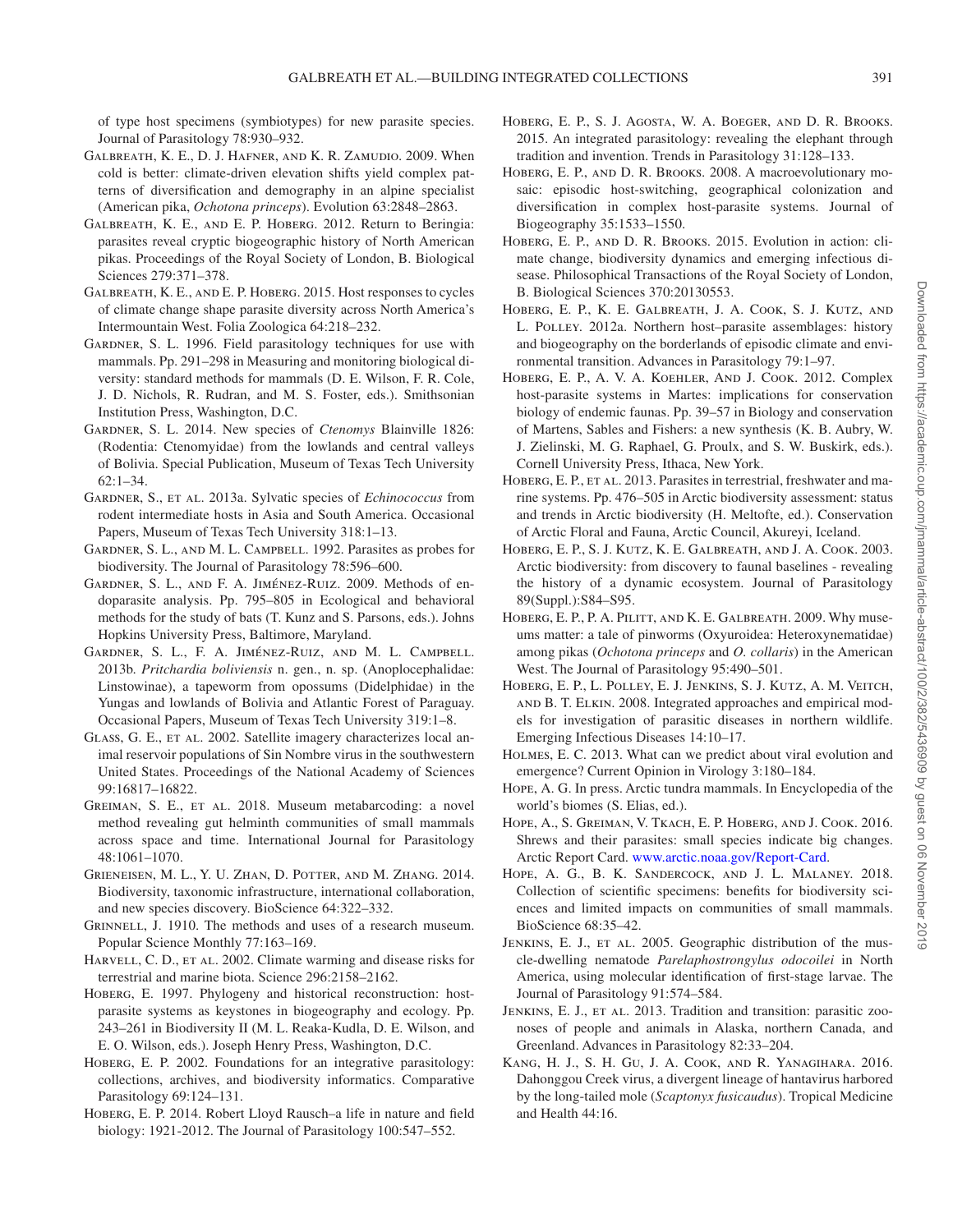- <span id="page-12-14"></span>Kemp, C. 2017. The lost species: great expeditions in the collections of natural history museums. University of Chicago Press, Chicago, Illinois.
- <span id="page-12-23"></span>Koehler, A. V., E. P. Hoberg, N. E. Dokuchaev, and J. A. Cook. 2007. Geographic and host range of the nematode *Soboliphyme baturini* across Beringia. The Journal of Parasitology 93:1070–1083.
- <span id="page-12-24"></span>Koehler, A. V., et al. 2009. Phylogeography of a Holarctic nematode, *Soboliphyme baturini*, among mustelids: climate change, episodic colonization, and diversification in a complex host-parasite system. Biological Journal of the Linnean Society 96:651–663.
- <span id="page-12-27"></span>KUTZ, S. J., ET AL. 2007. Serendipitous discovery of a novel protostrongylid (Nematoda: Metastrongyloidea) in caribou, muskoxen, and moose from high latitudes of North America based on DNA sequence comparisons. Canadian Journal of Zoology 85:1143–1156.
- <span id="page-12-28"></span>KUTZ, S. J., ET AL. 2013. Invasion, establishment, and range expansion of two parasitic nematodes in the Canadian Arctic. Global Change Biology 19:3254–3262.
- <span id="page-12-26"></span>KUTZ, S. J., E. P. HOBERG, L. POLLEY, AND E. J. JENKINS. 2005. Global warming is changing the dynamics of Arctic host-parasite systems. Proceedings of the Royal Society of London, B. Biological Sciences 272:2571–2576.
- <span id="page-12-8"></span>LAFFERTY, K. D., ET AL. 2008. Parasites in food webs: the ultimate missing links. Ecology Letters 11:533–546.
- <span id="page-12-22"></span>LAMBERT, C. R., S. L. GARDNER, AND D. W. DUSZYNSKI. 1988. Coccidia (Apicomplexa: Eimeriidae) from the subterranean rodent *Ctenomys opimus* Wagner (Ctenomyidae) from Bolivia, South America. The Journal of Parasitology 74:1018–1022.
- <span id="page-12-30"></span>Lamothe-Argumedo, R., C. Damborenea, L. García-Prieto, L. I. LUNASCHI, AND D. OSORIO-SARABIA. 2010. Guide to helminthological collections of Latin America. Instituto De Biologia, Universidad Nacional Autónoma De México, and Museo De La Plata, Universidad De La Plata, Argentina.
- <span id="page-12-1"></span>LAWLER, J. J., ET AL. 2009. Projected climate-induced faunal change in the Western Hemisphere. Ecology 90:588–597.
- <span id="page-12-31"></span>LICHTENFELS, J. R., AND M. H. PRITCHARD. 1982. A guide to the parasite collections of the world. Allen Press, Lawrence, Kansas.
- <span id="page-12-35"></span>Lutz, H. L., V. V. Tkach, and J. D. Weckstein. 2017. Methods for specimen-based studies of avian symbionts. Pp. 157–183 in The extended specimen: emerging frontiers in collections-based ornithological research (M. S. Webster, ed.). CRC Press, Boca Raton, Florida.
- <span id="page-12-29"></span>MAKARIKOV, A. A., K. E. GALBREATH, AND E. P. HOBERG. 2013. Parasite diversity at the Holarctic nexus: species of *Arostrilepis* (Eucestoda: Hymenolepididae) in voles and lemmings (Cricetidae: Arvicolinae) from greater Beringia. Zootaxa 3608:401–439.
- <span id="page-12-6"></span>Malaney, J. L., and J. A. Cook. 2018. A perfect storm for mammalogy: declining sample availability in a period of rapid environmental degradation. Journal of Mammalogy 99:773–788.
- <span id="page-12-9"></span>Manter, H. W. 1966. Parasites of fishes as biological indicators of recent and ancient conditions. Pp. 59–71 in Host-parasite relationships (J. E. McCauley, ed.). Oregon State University Press, Corvallis, Oregon.
- <span id="page-12-5"></span>McLean, B. S., et al. 2016. Natural history collections-based research: progress, promise, and best practices. Journal of Mammalogy 97:287–297.
- <span id="page-12-33"></span>Morrison, S. A., T. S. Sillett, W. C. Funk, C. K. Ghalambor, and T. C. Rick. 2017. Equipping the 22nd-century historical ecologist. Trends in Ecology & Evolution 32:578–588.
- <span id="page-12-38"></span>NOBUTO, K. 1963. Toxoplasmosis in animal and laboratory diagnosis. Proceedings of the Society of Plant Protection of North Japan 14:45–46.
- <span id="page-12-32"></span>Nowogrodzki, A. 2016. Biological specimen troves threatened by funding pause. Nature 531:561.
- <span id="page-12-0"></span>PARMESAN, C., AND G. YOHE. 2003. A globally coherent fingerprint of climate change impacts across natural systems. Nature 421:37–42.
- <span id="page-12-10"></span>PARRISH, C. R., ET AL. 2008. Cross-species virus transmission and the emergence of new epidemic diseases. Microbiology and Molecular Biology Reviews 72:457–470.
- <span id="page-12-2"></span>PECL, G. T., ET AL. 2017. Biodiversity redistribution under climate change: impacts on ecosystems and human well-being. Science 355:eaai9214.
- <span id="page-12-34"></span>PRITCHARD, M. H., AND G. O. KRUSE. 1982. The collection and preservation of animal parasites. University of Nebraska Press, Lincoln, Nebraska.
- <span id="page-12-11"></span>Pybus, O. G., A. J. Tatem, and P. Lemey. 2015. Virus evolution and transmission in an ever more connected world. Proceedings of the Royal Society of London, B. Biological Sciences 282:20142878.
- <span id="page-12-12"></span>Rausch, R. 1952. Studies on the helminth fauna of Alaska. XI. Helminth parasites of microtine rodents; taxonomic considerations. The Journal of Parasitology 38:415–444.
- <span id="page-12-13"></span>Rausch, R. 1956. Studies on the helminth fauna of Alaska. XXX. The occurrence of *Echinococcus multilocularis* Leuckart, 1863, on the mainland of Alaska. The American Journal of Tropical Medicine and Hygiene 5:1086–1092.
- <span id="page-12-16"></span>Rausch, R. L. 1957. Distribution and specificity of helminths in microtine rodents: evolutionary implications. Evolution 11:361–368.
- <span id="page-12-18"></span>Rausch, R. L. 1972. Observations on some natural-focal zoonoses in Alaska. Archives of Environmental Health 25:246–252.
- <span id="page-12-15"></span>RAUSCH, R. L. 1983. The biology of avian parasites: helminths. Pp. 367–442 in Avian biology (D. S. Farner, J. R. King, and K. C. Parkes, eds.). Academic Press, New York, New York.
- <span id="page-12-17"></span>Rausch, R. L. 1994. Transberingian dispersal of cestodes in mammals. International Journal for Parasitology 24:1203–1212.
- <span id="page-12-19"></span>Salazar-Bravo, J., J. W. Dragoo, M. D. Bowen, C. J. Peters, T. G. KSIAZEK, AND T. L. YATES. 2002. Natural nidality in Bolivian hemorrhagic fever and the systematics of the reservoir species. Infection, Genetics and Evolution 1:191–199.
- <span id="page-12-7"></span>SCHINDEL, D. E., AND J. A. COOK. 2018. The next generation of natural history collections. PLoS Biology 16:e2006125.
- <span id="page-12-3"></span>STEFFEN, W., ET AL. 2018. Trajectories of the Earth system in the Anthropocene. Proceedings of the National Academy of Sciences 115:8252–8259.
- <span id="page-12-4"></span>Tiee, M. S., R. J. Harrigan, H. A. Thomassen, and T. B. Smith. 2018. Ghosts of infections past: using archival samples to understand a century of monkeypox virus prevalence among host communities across space and time. Royal Society Open Science 5:171089.
- <span id="page-12-20"></span>Tinnin, D. S., E. Jensen, and S. L. Gardner. 2012. Coccidia (Apicomplexa: Eimeriidae) from *Vespertilio murinus* and *Eptesicus gobiensis* (Chiroptera: Vespertilionidae) in Mongolia and how many species of Coccidia occur in bats? Erforschung Biologischer Ressourcen Der Mongolei (Halle/Saale) 12:117–124.
- <span id="page-12-36"></span>Tkach, V. V., A. G. Hope, and S. E. Greiman. 2019. Method for the rapid fixation of gastrointestinal helminths in small mammals. Acta Parasitologica.
- <span id="page-12-25"></span>Torres-Pérez, F., R. E. Palma, B. Hjelle, E. C. Holmes, and J. A. Cook. 2011. Spatial but not temporal co-divergence of a virus and its mammalian host. Molecular Ecology 20:4109–4122.
- <span id="page-12-21"></span>Tsangaras, K., and A. D. Greenwood. 2012. Museums and disease: using tissue archive and museum samples to study pathogens. Annals of Anatomy - Anatomischer Anzeiger 194:58–73.
- <span id="page-12-37"></span>Verde Arregoitia, L. D., N. Cooper, and G. D'Elía. 2018. Good practices for sharing analysis-ready data in mammalogy and